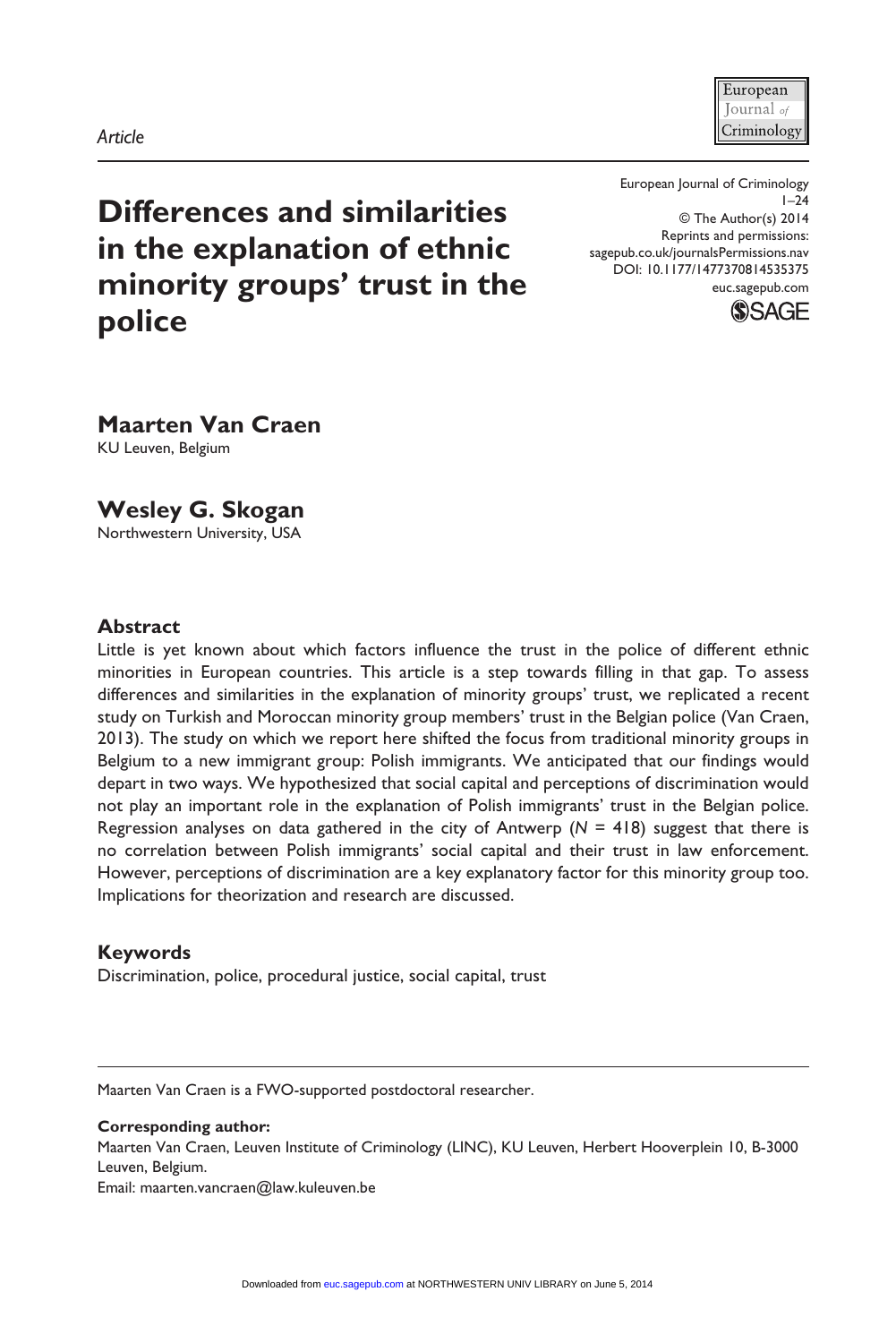## **Introduction**

In recent years, major riots in London (2011) and Paris (2005) have revealed that the relationship between ethnic minority groups and the police in big European cities is characterized by severe tension (Mucchielli, 2009; Singh et al., 2012). European research analysing minority group members' attitudes towards the police is, however, limited. It is remarkable that whereas the number of European studies on citizens' trust in the police is rapidly growing – especially in the UK – research scrutinizing the causes and consequences of minority (dis)trust remains scarce (recently a few interesting articles and book chapters have been published though: Jackson et al., 2013; Röder and Mühlau, 2012; Van Craen, 2013). This feature of European criminological and sociological research sharply contrasts with the US research tradition in these fields. In the US, research on ethnic minorities' attitudes towards the police has a rich history. The police violence to which the African Americans McDuffie (Miami, 1979) and King (Los Angeles, 1991) were subjected, and the consequent rioting, were among the factors that focused the minds of media and researchers on the attitudes of police and minorities towards one another. These social events, and particularly the research on perceptions of and attitudes towards the police they have sparked, strongly influenced US research on trust in the police (Brown and Benedict, 2002; Decker, 1981). In developing this subfield of criminology, many US scholars have paid special attention to minority trust (see, among others, Lai and Zhao, 2010; MacDonald and Stokes, 2006; Skogan, 2006; Sun and Wu, 2011; Sunshine and Tyler, 2003; Tyler, 2001, 2005).

These US studies indicate that the largest (and most studied) minority groups in the US – African Americans and Hispanics – differ considerably from each other with regard to victimization experiences, the extent to which they are affected by disorder, perceptions of police behaviour and attitudes towards the police. The title of one of Skogan's (2006) comprehensive studies of citizen–police relationships in Chicago speaks volumes in this respect: *Police and Community in Chicago: A Tale of Three Cities*. In the US there is not just a white–non-white divide; the two largest non-white groups have built up a different relationship with the police as well. The extensive research carried out on this issue has almost all indicated that African Americans have a less positive image of the police, and trust in them, than have white Americans. It also shows that Hispanics tend to take positions between those of African Americans and white Americans (Brown and Benedict, 2002; Decker, 1981; Lai and Zhao, 2010; Schafer et al., 2003; Schuck et al., 2008; Skogan, 2006; Tyler, 2005).

For most European countries there are barely any quantitative studies available on the trust of minorities in the police. Consequently, we know very little about the trust levels of different minority groups in European countries and the extent to which their trust is determined by the same factors (however, for the UK, see Bradford and Jackson, 2010; Jackson et al., 2013). To help fill in the latter gap, we replicated one of the scarce European studies in this subfield. In that study, Van Craen (2013) assessed the relevance of social capital theory, performance theory and procedural justice theory for explaining the trust of Turkish and Moroccan minority group members in the Belgian police. He concluded that social capital, perceptions of police performance and perceptions of discrimination all play a part in accounting for minority group members' trust in the police.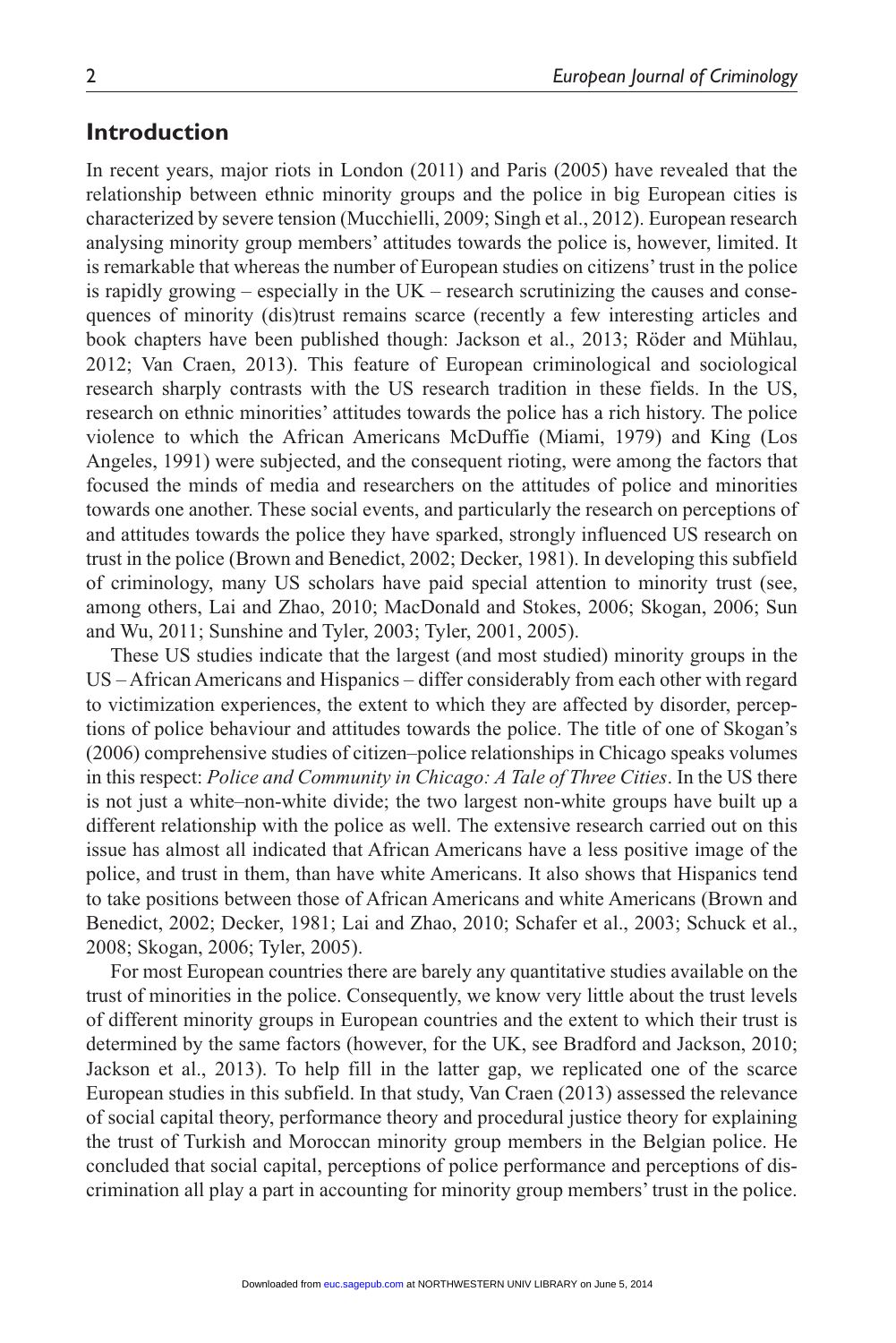However, the study focused on only one type of minority group members (visible ones with an Islamic background), which raised the question of whether that conclusion also holds for other types of minority group members in Belgium.

To answer this question, we replicated Van Craen's study among a totally different minority group: Polish immigrants. We anticipated that our findings would depart in two ways. As the migration history of these minority group members is still very recent and they migrated from a country where the quality of social capital is relatively poor, we hypothesized that social capital would not play an important role in the explanation of Polish immigrants' trust in the Belgian police. Further, as they do not belong to a visible minority group and their religious background is not Islamic (but Catholic, like that of the majority group), we expected that, for this community, perceptions of discrimination would not be an important explanatory factor either. Regression analyses on data gathered in the city of Antwerp ( $N = 418$ ) suggest that there is no correlation between Polish immigrants' social capital and their trust in law enforcement. However, perceptions of discrimination are a key explanatory factor for this minority group too.

## **Theories about trust**

Social capital theory, performance theory and procedural justice theory are theoretical frameworks that provide elements to explain the levels of citizen trust in the police. They were formulated in general terms, without making an explicit distinction between members of a majority group and members of minority groups. In this section, we summarize these theories briefly and indicate, on the basis of Van Craen's (2013) results, their relevance for explaining the trust of Turkish and Moroccan minority group members in the Belgian police. In the next section, we discuss why their potential to help explain minority trust in law enforcement may differ from one type of minority group to another.

## *Social capital theory*

A first theoretical basis from which to account for the level of citizens' trust in the police can be found in social capital theory. In *Making Democracy Work*, a study of the functioning of governmental organizations in Italy, Putnam (1993) argued that networks of civic engagement foster robust norms of reciprocity and – by facilitating communication and reducing uncertainty – reinforce trust. In recent years, many other scholars have conceptualized social capital, sometimes with other words or different emphases, but, as Kääriäinen (2007: 412) has remarked, 'the basic idea behind most definitions of social capital [is] that well-functioning social networks and communities lay the foundation for the emergence of norms of reciprocity and trust'.

Putnam (2000: 338–339) states that networks increase not only trust between citizens but also the effectiveness of and trust in (democratic) authorities: 'Voluntary associations are places where social and civic skills are learned – "schools for democracy". Members learn how to run meetings, speak in public, write letters, organize projects, and debate public issues with civility.' Besides participation in associational life (formal social capital), he also points to the importance of informal social capital: 'In a world of civic networks, both formal and informal, our views are formed through interchange with friends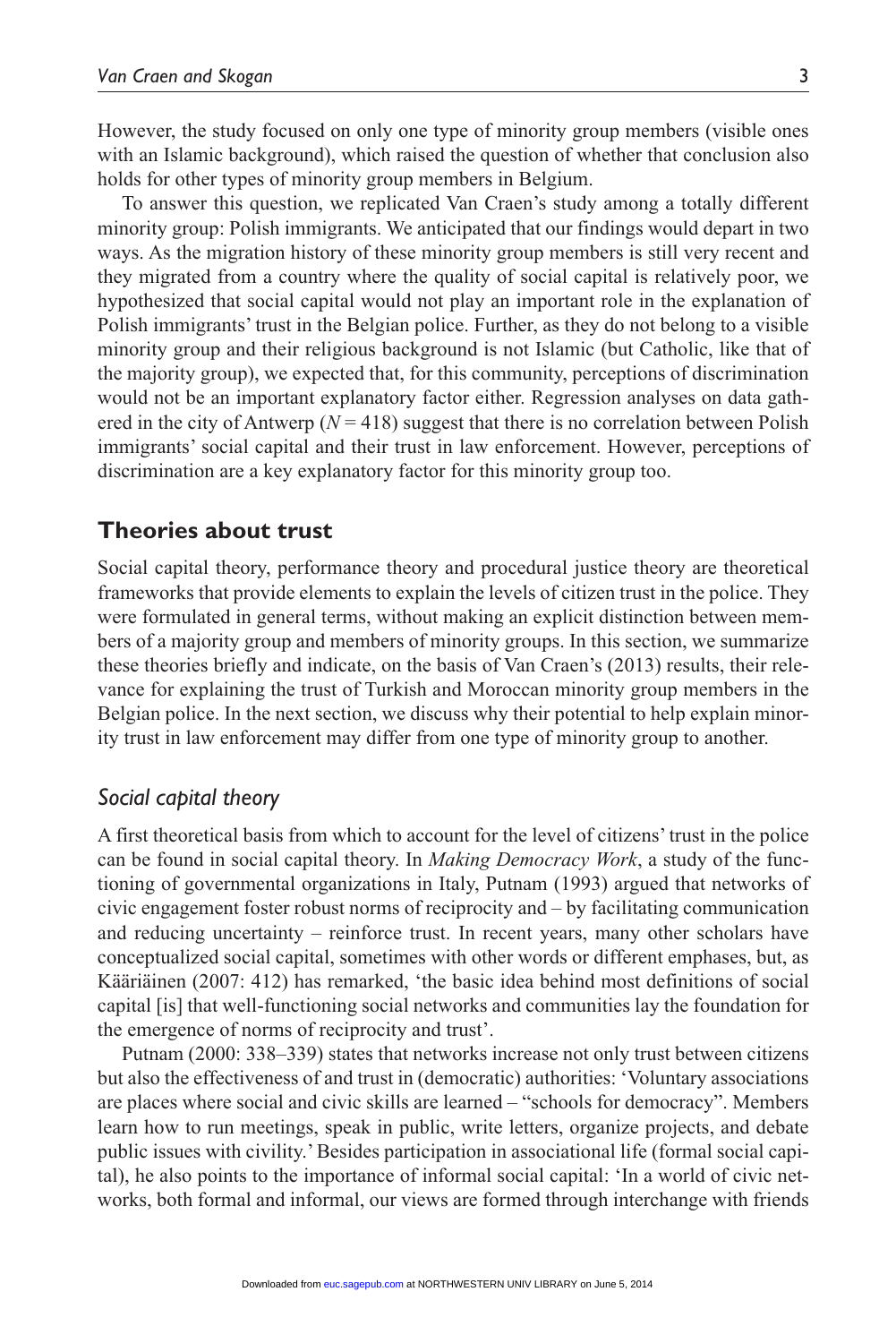and neighbors' (Putnam, 2000: 343). With regard to trust in the police, recent studies have found empirical indications that neighbourhood social capital indeed shapes this attitude (Sun and Wu, 2011; Sun et al., 2012).

Social capital, in Putnam's view, increases trust in the authorities because it familiarizes citizens with the way in which institutions work and provides them with ways to influence policy, but also because, by increasing involvement and cooperation, it facilitates the implementation of policy: 'Police close more cases when citizens monitor neighborhood comings and goings' (Putnam, 2000: 346).

The three functions named (socialization, facilitating influence and easing policy implementation) seem advantageous for the building of trust in many government services, including police forces. For attitudes towards the police, a further element is probably crucial: social capital generates social control, which ensures that norms concerning acceptable behaviour are respected and maintained (Putnam, 2000). In her classic book *The Death and Life of Great American Cities*, Jacobs (1961) argued that informal social capital – regular contact with the local grocer, the families on the front stoop, the presence of street fairs, etc. – creates a web of public respect and stimulates a sense of responsibility in local residents. Research of Sampson et al. (1997) showed that neighbourhood social capital and informal social control are strongly correlated. Further, it indicated that the combination of these two factors – labelled as 'collective efficacy' – explains low rates of violence. By increasing collective efficacy, local community ties and bonds also provide a breeding ground for trust in the police (Jackson et al., 2009). The people's involvement and presence ensure that incidences of nuisance and crime are limited and feelings of safety predominate, which is probably conducive to a positive attitude towards the police (Kääriäinen, 2007; MacDonald and Stokes, 2006).

As the latter argument implies that social capital and social control help the police to meet the performance expectations of citizens, there seems to be a link with performance theory (see below). Thus Reiner (2000) suggested that the police will appear more successful the less they are necessary. The weaker informal social controls are, the more needed and the harder the task of the police is to reconstruct the moral and social order. Research of Jackson and Bradford (2009) confirmed that citizens lose trust in the police as a result of judging their community and their streets to lack informal social control and order.

## *Performance theory*

Performance theory relates trust and distrust respectively to good and bad performance by government (Bouckaert et al., 2002; Brown and Coulter, 1983; Lipset and Schneider, 1987). It emphasizes the importance of citizens' performance expectations and the output of institutions. In a recent review, Fleming and McLaughlin (2012: 262) concisely outlined the main ideas of the theory: 'Trust and confidence in public institutions is a function of the extent to which these institutions produce preferred outcomes. When citizens are satisfied with the output of relevant institutions, they will tend to trust and support them.' Performance theory states that differences in trust in the authorities arise from variation in (the perception of) social phenomena for which (some measure of) responsibility is attributed to the authorities (unemployment, insecurity, etc.).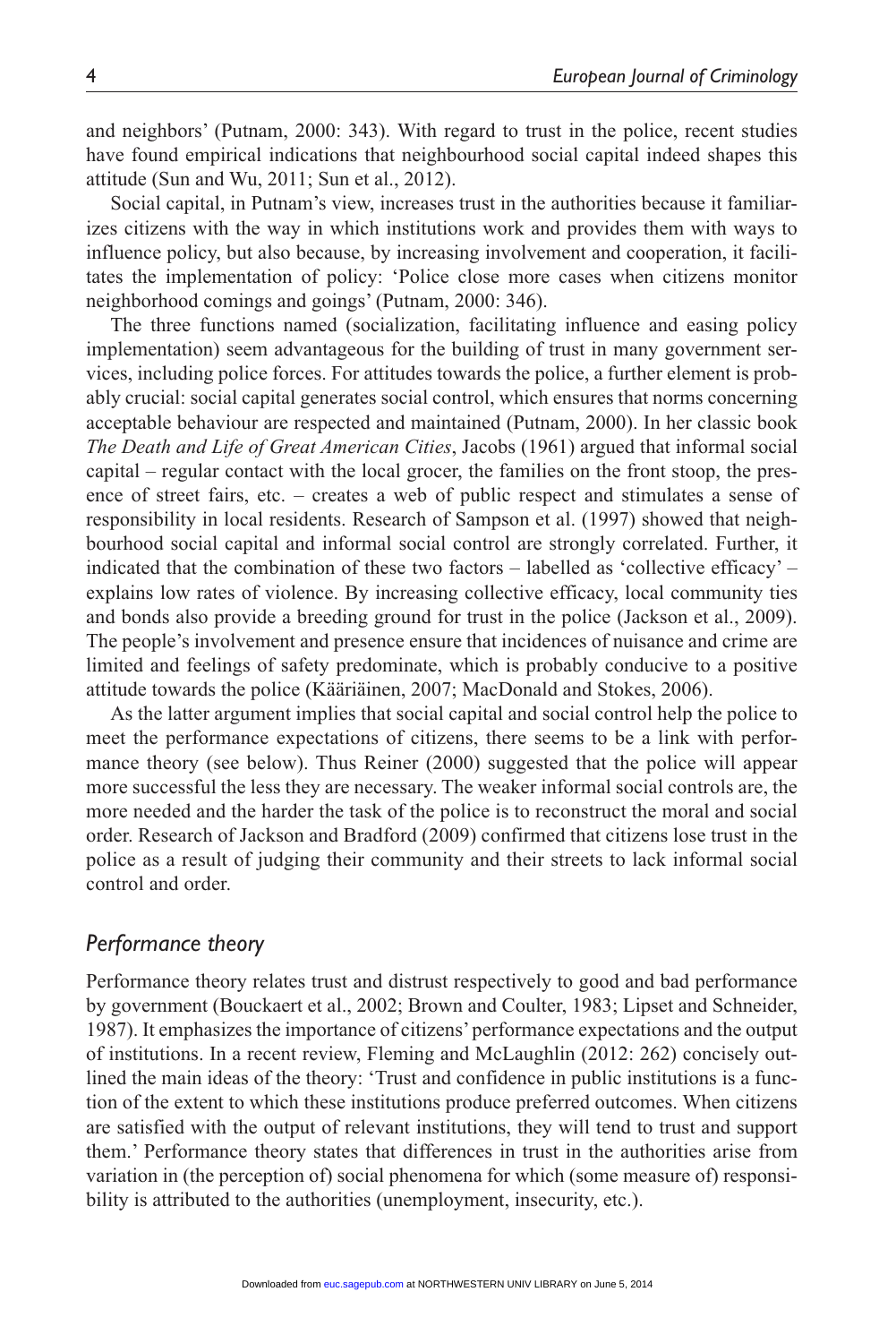Few question that it is a core duty of the state to promote the safety of its subjects, or that it is expedient to institute a specific service (namely, a police force) to pursue this end. According to Wilson (1975: 81), citizens also have a clear expectation of police work:

The average citizen thinks of the police as an organisation primarily concerned with preventing crime and catching criminals. When crime increases or criminals go uncaught, the conventional public response is to demand more or better policemen. When the crime rate goes down or a particularly heinous crime is solved, the police often get – or at least try to take – the credit.

Although this quote dates from nearly 40 years ago and the role of the police has changed drastically in the intervening decades, expectations concerning the crime-fighting duty of the police are still considered a relevant determinant in present-day theoretical reflections on trust in the police. Victimization experiences would lead people to believe that the police are failing to protect them and would erode confidence in the ability of the police to fulfil their crime control mandate (Kautt, 2011; Lai and Zhao, 2010; Ren et al., 2005).

In their influential article 'Broken windows', Wilson and Kelling (1982) stated that the expectations of citizens regarding safety should not be thought of too narrowly. In that article, they drew attention to concerns about disorder and argued that dealing with disorder helps prevent more serious crime, reduces fear and improves public attitudes towards the police. This call did not fall on deaf ears. Community policing has put disorder and public insecurity higher on the police agenda. As tackling disorder is now an essential aspect of police work in those countries – among them Belgium – that have introduced community policing, one could expect that the extent of unchecked disorder problems plays a considerable part in accounting for citizens' trust in the police. Ren et al. (2005) argue that disorder sends a message that the police have lost control over the community.

Thus, performance theory suggests that trust in the police is based on the degree to which citizens are bothered by crime, disorder and feelings of insecurity. The assumption is that citizens expect a safe environment – free of crime and disorder – and that they regard the police as the central actor (or one of the central actors) responsible for bringing this about (Brown and Coulter, 1983). Or, as Skogan (2009: 301) summarized it, this theoretical framework argues 'that people hold police accountable for local crime, disorder and fear'.

Finally, we note that Jackson et al. (2009), like Wilson and Kelling (1982), argue that trust in the police is strongly influenced by concerns about disorder, but their line of argument does not imply that people base their opinion of the police on whether they fear for their own safety. In their approach, anti-social behaviour and incivilities are assumed to undermine trust in the police because they would lead people to judge that the police are no longer symbols of moral authority (see also Jackson and Bradford, 2009).

## *Procedural justice theory*

A third theoretical basis from which to explain citizens' trust in the police is provided by the literature on social justice (Tyler and Smith, 1997; Tyler et al., 1997). This literature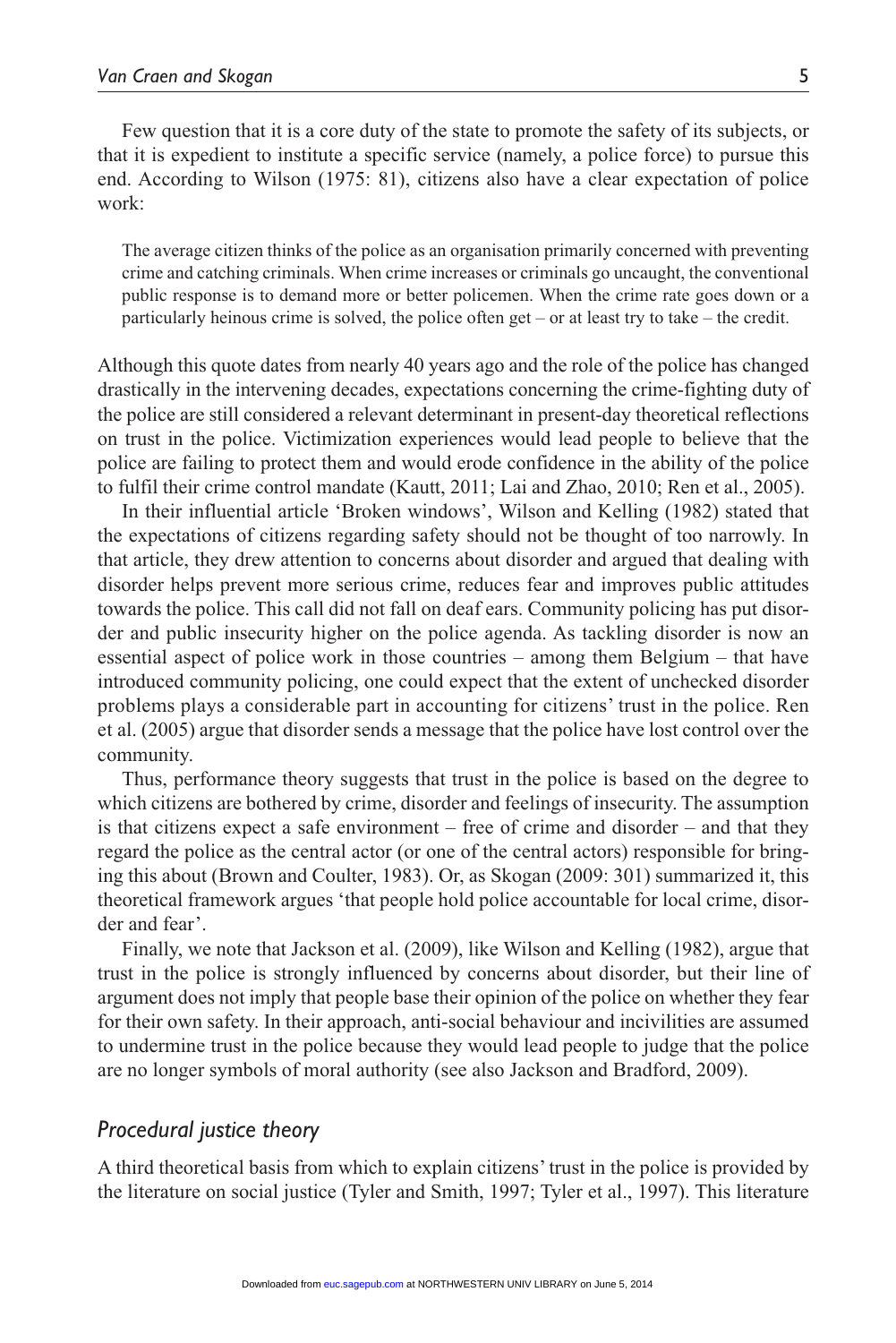indicates that people's reactions to authorities, whether legal, political or managerial, are shaped by their judgements about how fairly those authorities deal with the people over whom they exercise authority. Working from this premise, Tyler (2001, 2005) states that trust in the police is primarily determined by one's judgements of the fairness of the procedures used by the police. A key judgement would be the image that citizens have of the way in which the police treat citizens. Citizens would, for instance, not accept biased treatment. Tyler identified neutrality as one of the core aspects of procedural justice. Neutrality involves that the police 'consistently apply the rules to different people' (Tyler, 2005: 329). He indicated that one way in which the police can manifest procedural (and also distributive) unfairness is to act differently towards different members of the community based on their race. Whereas procedural fairness refers to, among other things, unbiased/neutral treatment and decision-making, distributive fairness relates to the provision of equal outcomes (Tyler, 2005).

According to Edwards (1999), citizens are more concerned about the way in which the police behave than about the ways in which many other occupational groups behave, because police officers have great power over individuals. Even junior officers patrolling the streets have a freedom of response that allows them to make decisions that in other organizations would be reserved to more senior employees. Citizens who have not (yet) themselves had any contact with the police can share this concern:

Media reports of police corruption and violent or racist behaviour used by individual officers and use of the term "cop culture" in an invariably negative way have led even people who have had no dealings with the police at all to become armchair critics, and to have firm ideas about the need to eliminate such behaviour from policing. (Edwards, 1999: 148)

In a theoretical reflection on the reform of the police in developing countries and new democracies, Goldsmith (2005) lists a series of qualities and actions that can undermine trust in the police. Many of these characteristics and behaviours imply a lack of procedural fairness: venality, discrimination, intimidation, excessive force, brutality, and so forth. A discussion of the negative influence of police corruption and misconduct on police trustworthiness can also be found in the work of Tankebe (2008, 2010) on transitional societies in Africa. These discussions may, however, have broad implications. Although much progress has been made in developed democracies in tackling discrimination, corruption and misbehaviour, remaining procedural improprieties may undermine public trust in these countries as well: 'Wherever policing is experienced as partisan in nature, generalized trust in the police is unlikely' (Goldsmith, 2005: 456).

According to Jackson and Sunshine (2007), the police are assessed from a concern for the norms and values that buttress social life. Citizens would expect the police to typify and defend the value structure of their community. Therefore, a police force would gain trust if it embodies the norms and values of the community. But how can the police show that they represent the moral structure? 'Authorities communicate that they represent normative group values by the manner in which they exercise their authority' (Jackson and Sunshine, 2007: 221). In Jackson and Sunshine's view, a concrete way for the police to show that they embody the moral structure is to treat citizens fairly.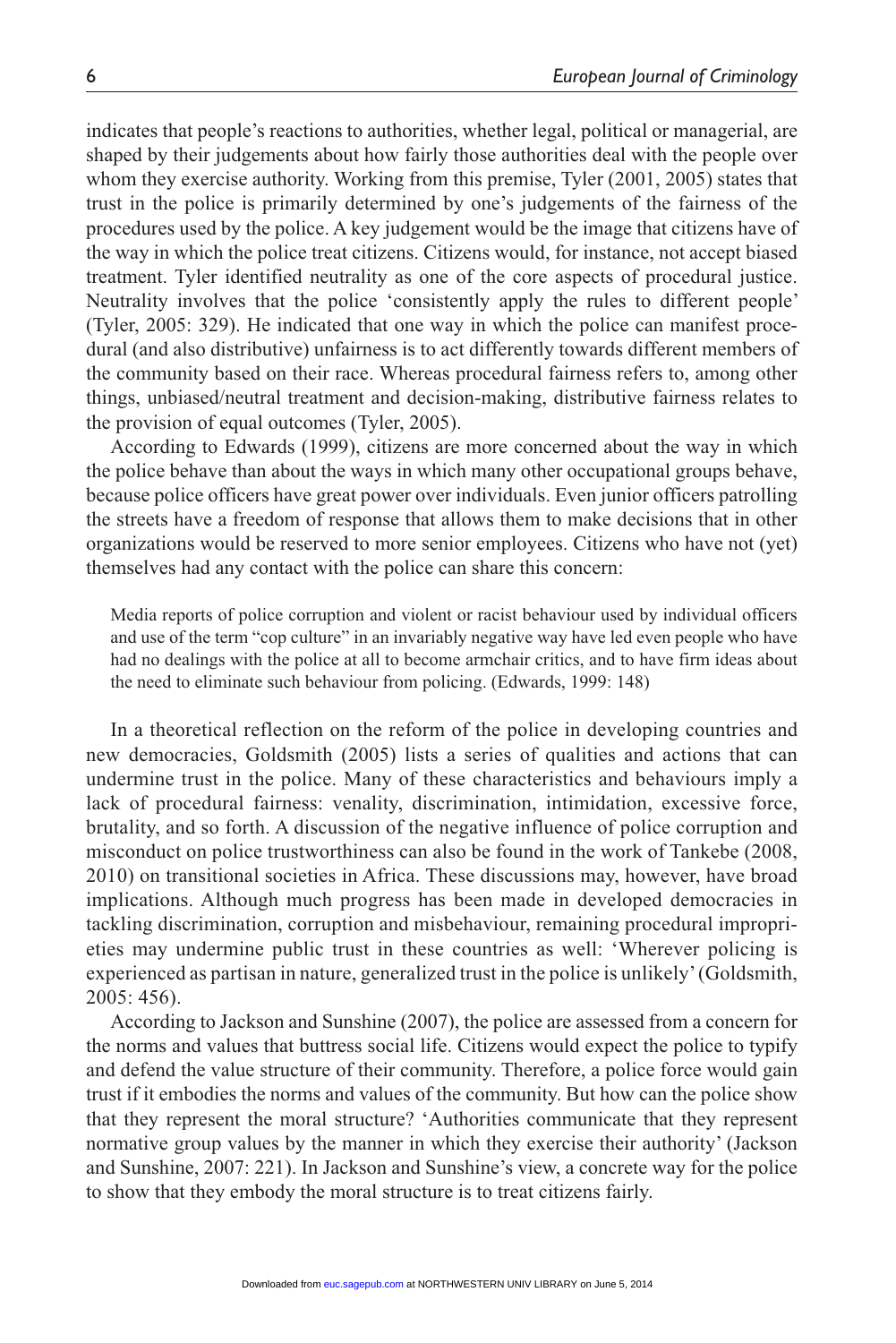In short, procedural justice theory proposes a relationship between 'the treatment people receive at the hand of the police and justice officials' and 'the resultant trust that people have in institutions of justice' (Hough et al., 2010: 205). In this study we focus on the impact of (perceptions of) discrimination by the police. Discrimination generally involves 'denying members of a certain social category equal treatment' (De Rycke et al., 1999: 114). Discriminatory treatment runs counter to neutral/impartial treatment – a core aspect of procedural fairness – and thus is claimed to undermine trust in the police (Tyler, 2005; Röder and Mühlau, 2012).

#### *Relevance for explaining minority trust in Europe*

In a recent study, Van Craen (2013) tested what contribution social capital theory, performance theory and procedural justice theory can make towards explaining the trust of minority group members in the Belgian police. His study focused on the trust of Turkish and Moroccan minority group members living in three cities: Antwerp, Ghent and Genk. Turkish and Moroccan minority groups share a history of labour migration in the 1960s and 1970s (followed by a process of family reunification) and share the same religious beliefs (Islam).

The study showed that social capital theory, performance theory and procedural justice theory all contribute to explaining the trust of Turkish and Moroccan minority group members in the Belgian police. Van Craen found effects of social ties with neighbours, the perception of social disorder and the perception that members of their own ethnic group are being discriminated against (are being treated more strictly) by the police. Further, he developed a link between the procedural justice-based model and the two other theoretical frameworks by extending the reasoning about treatment by the police to treatment by society as a whole: 'people have the performance expectation that the police (together with other public bodies) should ensure that those accumulating social capital hardly become victims of discrimination' (Van Craen, 2013: 1063). The results of the study confirmed that the experience of being frequently discriminated against by society erodes the trust of Turkish and Moroccan minority group members in the police. In the remainder of this article we will call the extended fairness model – which emphasizes the impact of being discriminated against both by the police and by the broader society – the 'multifaceted discrimination model'.

The multifaceted discrimination model starts from the procedural justice idea that minority group members expect to be treated equally by the police and broadens that perspective by considering also the implications of the idea that minority group members expect equal treatment at all times from everybody. Experiences and perceptions of discrimination by fellow citizens and social actors (companies, discos, schools, and so on) signal to minority group members that they are not considered equal members of society. This makes them sceptical, not only of those who discriminate, but also of the authorities governing and shaping society (Michelson 2003; Van Craen, 2012a). Avery (2006) argued that minority group members who perceive discrimination in society have the feeling that the government system tolerates or fails to address problems of discrimination and, as a consequence, lose trust in its institutions. His research showed that perceptions of discrimination, measured in a general way and thus including discrimination by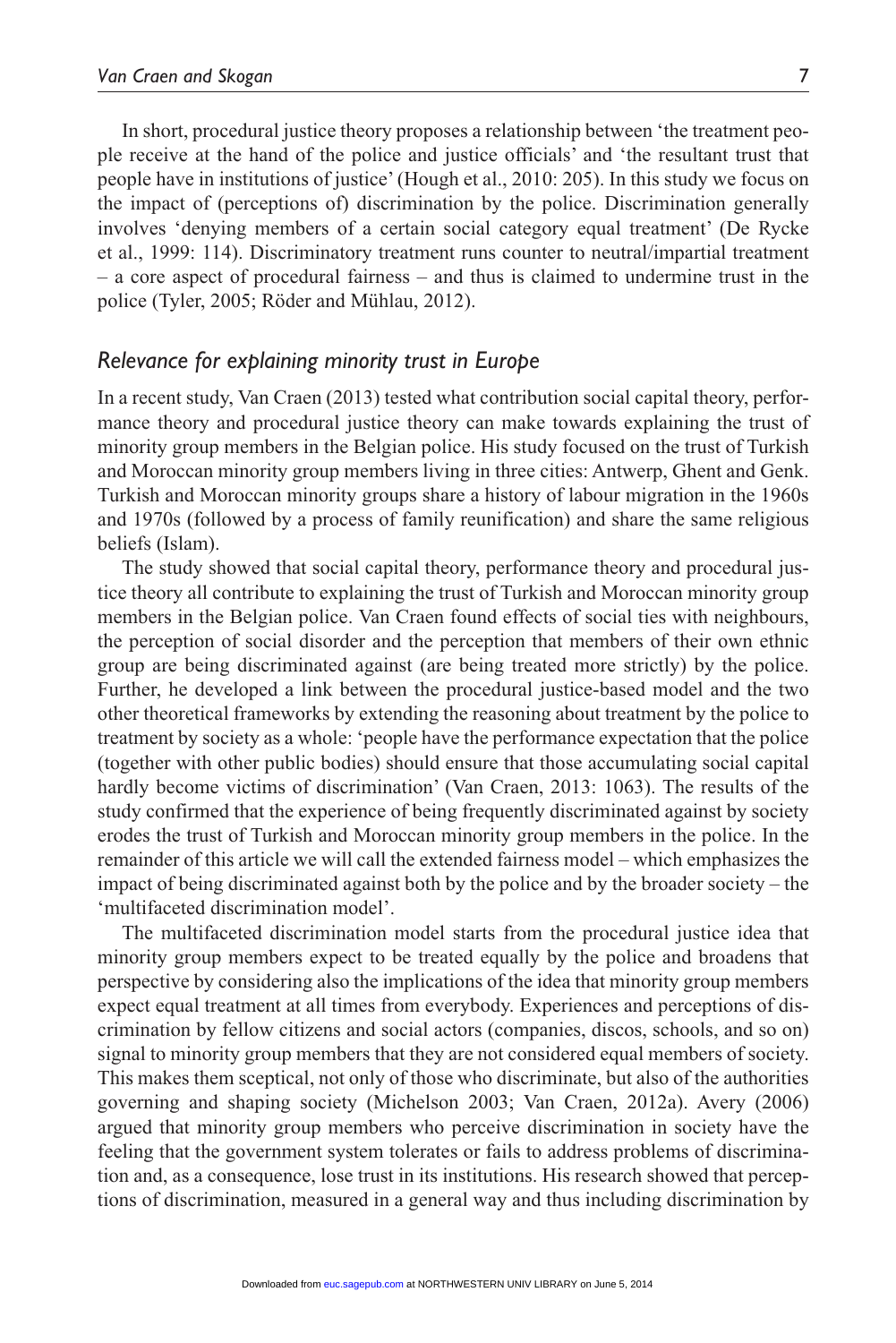fellow citizens and social actors, erode African Americans' political trust. Similar findings have been reported for Latinos in the US (Michelson, 2003). In an article on (dis) trust in the American healthcare system, Armstrong et al. (2013) claimed that experiences of being discriminated against by the dominant racial group generate distrust by increasing concerns about the motives of the dominant group and of social institutions associated with it. Their empirical research yielded indications that experiences of racial discrimination outside the healthcare system undermine trust in that system. Frequent experiences of discrimination in different domains of society may thus foster distrust in the police by generating a generalized distrust in the majority group and its institutions, and by giving those who are injured the feeling that the police, together with other core institutions of the government system, make too little effort or fail to limit discrimination in society. Van Craen's (2013) study showed that the experience of being frequently discriminated against by society affects Turkish and Moroccan minority group members' trust in the Belgian police.

The goal of this article is to help find out whether social capital theory, performance theory and the multifaceted discrimination model also contribute to explaining the trust in the police of other minority groups in Belgium and Europe. The fact that Van Craen's study focused on only one type of minority group members raised questions about the generalizability of the results. To help answer these questions, we replicated his study among a very different minority group: Polish immigrants in Belgium.

# **Polish immigrants and the Belgian police**

In this section we will discuss why we expected that some of the theoretical frameworks that helped account for Turkish and Moroccan minority group members' trust in the Belgian police would not contribute much to explaining Polish immigrants' trust. However, before formulating the hypotheses that guided this study, we provide some background information on Polish migration to Belgium and the Belgian policing model.

## *Polish migration to Belgium*

In the previous two decades, Belgium – and many other West European countries – witnessed a considerable inflow of Polish immigrants. After the implosion of communism in Eastern Europe at the end of the 1980s and the beginning of the 1990s, large numbers of Polish citizens decided to leave their country to seek a new life in Western Europe. High unemployment rates, low wages and poverty were the major push factors that urged migration. Corruption and a lack of trust in the capacity of the political elite to reshape the country led people to leave as well (Galent, 2010). Job opportunities, a higher standard of living, political freedom and the visa exemption adopted by the Belgian government in 1991 were pull factors that guided segments of the Polish migration stream towards Belgium. As a result of the visa exemption, Polish people were free to travel to Belgium and to stay there for three months as a tourist. However, many of them stayed longer than permitted and did undeclared work (Cyrus, 2006; Galent et al., 2009; Grzymała-Kazłowska, 2005).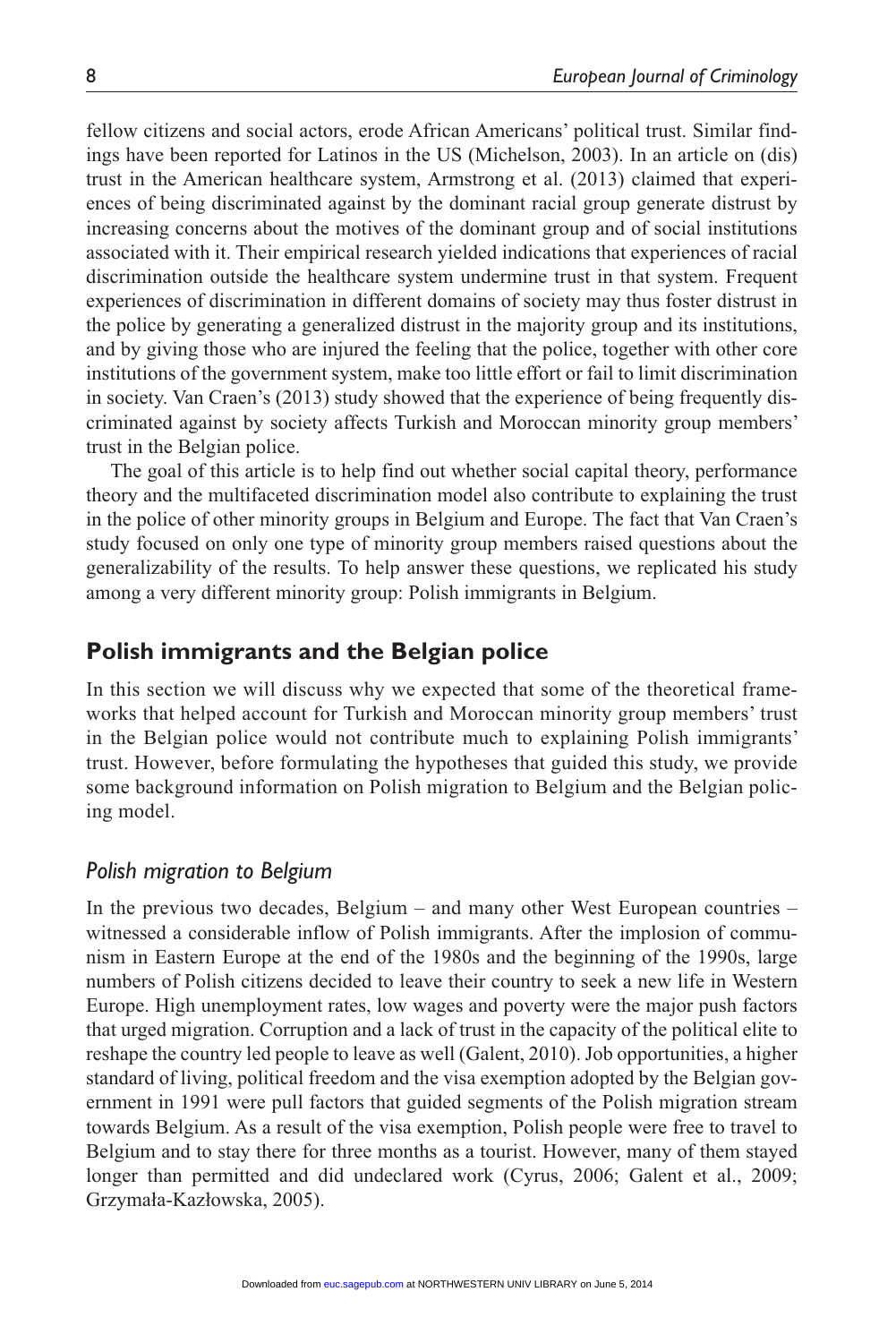On 1 May 2004, Poland – together with nine other countries – joined the European Union (EU). As the EU is built on the free movement of persons and goods, this created more legal opportunities for Polish people to move around freely within Europe. There were, though, some restrictions at the beginning. Poles who wanted to work in Belgium had to apply for a labour card. Over the years, these restrictions have been relaxed. This was done in two steps. On 1 June 2006, the labour card requirement was waived for sectors of the labour market that faced a shortage of workers. Since 1 May 2009, Polish labourers are no longer subjected to any requirement and have the same rights to work in Belgium as other citizens of the European Union.

These political decisions have shaped Polish migration considerably. There is no doubt about that. We note, however, that Polish migration history is far more complex than these changes in formal regulations suggest. Because many Poles – and Belgian employers – did not comply with the legal rules, the evolution of the number of Poles in Belgium is not fully reflected by official statistics. Between 1991 and 2011 the number of registered people with Polish nationality in Belgium increased from around 5000 to approximately 50,000 (Kruispunt Migratie-Integratie, 2013; Vancluysen and Hennau, 2011). In that period, the biggest increase was noted after Poland joined the EU. Between 2004 and 2011 the number of registered Poles rose from a little more than 10,000 to a little less than 50,000. It is, however, hard to tell whether this rise reflected predominantly new migration movements or registrations of people who were already in the country. There are estimates that suggest that, at the end of the 1990s, 30,000–50,000 unregistered Poles were already living in Belgium (Grzymała-Kazłowska, 2005). Today, many Polish immigrants continue to do undeclared work, even though they are allowed to work in Belgium legally, because this is often financially beneficial for both themselves and their employers. At the same time, in the Dutch-speaking part of Belgium, Poles have become the second-largest immigrant group in terms of new registrations (Kruispunt Migratie-Integratie, 2013).

#### *The Belgian policing model*

Policing in Belgium is characterized by a community policing approach. Belgium adopted this US model after it was confronted with the Dutroux case. In 1996, Marc Dutroux was arrested for the abduction of six girls. Two of them were found alive, but help was too late for four others. In response, about 300,000 people expressed their dissatisfaction with the shortcomings of the police and the judiciary in an unusually large public demonstration known as the 'White March'. The government took this as a cue for far-reaching reform of the police forces. The new official policing model to be introduced was community policing.

The implementation of this model required time, however. In 2003 the authorities gave the concept of community policing concrete definition in terms of the Belgian situation. The Belgian variant is based on five pillars: external orientation, problem solving, partnership, accountability and empowerment (Vande Sompel et al., 2003a, 2003b). In recent years this community-oriented approach has been complemented with 'information led policing'. The objective of this combined approach is to work towards 'excellent policing' (Bruggeman et al., 2007). This implies, among other things, 'establishing and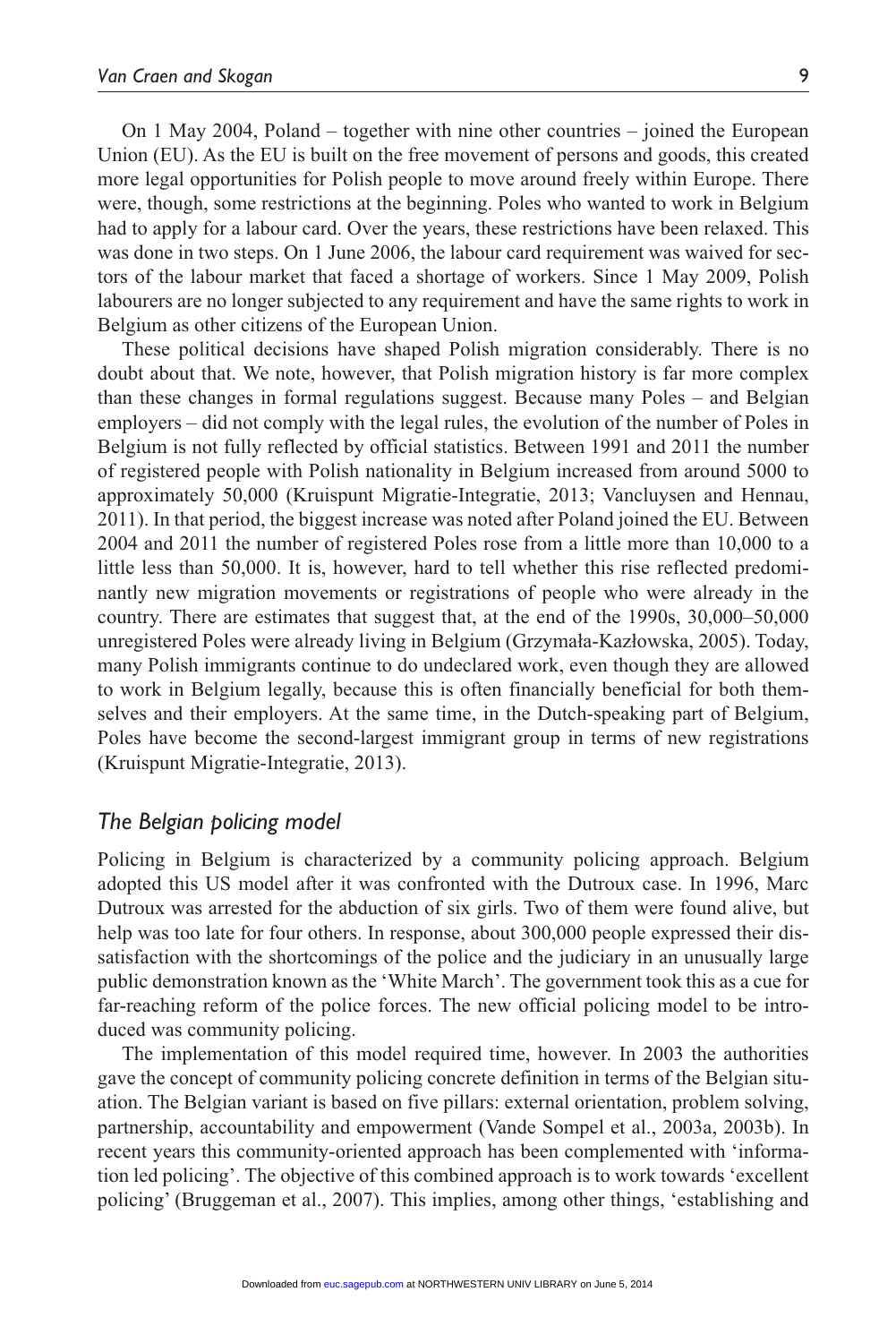maintaining a trust relationship between the population and the police' (Bruggeman et al., 2007: 19).

#### *Polish immigrants' trust in the Belgian police*

The goal of building a trust relationship with the community has been formulated in general terms. Scholars have, however, noted that 'the population' or 'the community' does not exist. They have suggested that it would be more appropriate to use the concept 'multiple community policing' (Easton et al., 2009). The understanding between the police and citizens differs from one sub-group in society to another and there are reasons to assume that the same holds for the factors that influence citizens' trust in the police. In the previous section we have indicated, on the basis of Van Craen's (2013) study, that social capital theory, performance theory and the multifaceted discrimination model all contribute to explaining the trust of Turkish and Moroccan minority group members in the Belgian police. For Polish immigrants, though, we expected to find other results.

With regard to social capital theory, we hypothesized that it would not have much explanatory power in the Polish community. This hypothesis is based on four elements. First, the social ties and networks in Belgium of a number of Poles are still relatively weak because they have not yet spent many years in Belgium. For others, who have been living in Belgium for a longer period of time, their illegal status and low education have hampered the development of strong social ties, especially with Belgians (Grzymała-Kazłowska, 2005). Besides time, residence status and education, informal leaders also play a role in shaping social capital. Galent (2010: 1) noted that informal leaders of the Polish community in Belgium make little effort to promote strong social ties with Belgians and Belgian institutions: 'The character of their actions is rather inwardlooking and based mostly on traditional institutions which in the Polish case are usually either the family or the "Polish" Catholic Church.' Finally, it seems relevant to take into account that Polish minority group members migrated from a country where the quality of social capital is relatively poor. For many decades, the non-existence of democracy and foreign domination obstructed the emergence of a civil society. In addition to this, we note that many immigrants originate from rural Polish communities, which are characterized by low levels of out-group trust (Galent et al., 2009).

With regard to performance theory, we anticipated that it would play a role in explaining Polish immigrants' trust, as it did for Turkish and Moroccan minority group members. On the general assumption that most people dislike crime and disorder, and expect the police to keep these social phenomena within reasonable bounds, we hypothesized that performance theory would contribute to accounting for Polish immigrants' trust in the police. More specifically, we expected that victimization experiences, perceptions of disorder and feelings of insecurity would erode their trust in law enforcement.

Finally, we hypothesized that the multifaceted discrimination model – which emphasizes the negative impact of being discriminated against both by the police and by the broader society – would have relatively little power to explain Polish immigrants' trust in the police. Because Polish minority group members do not belong to a visible minority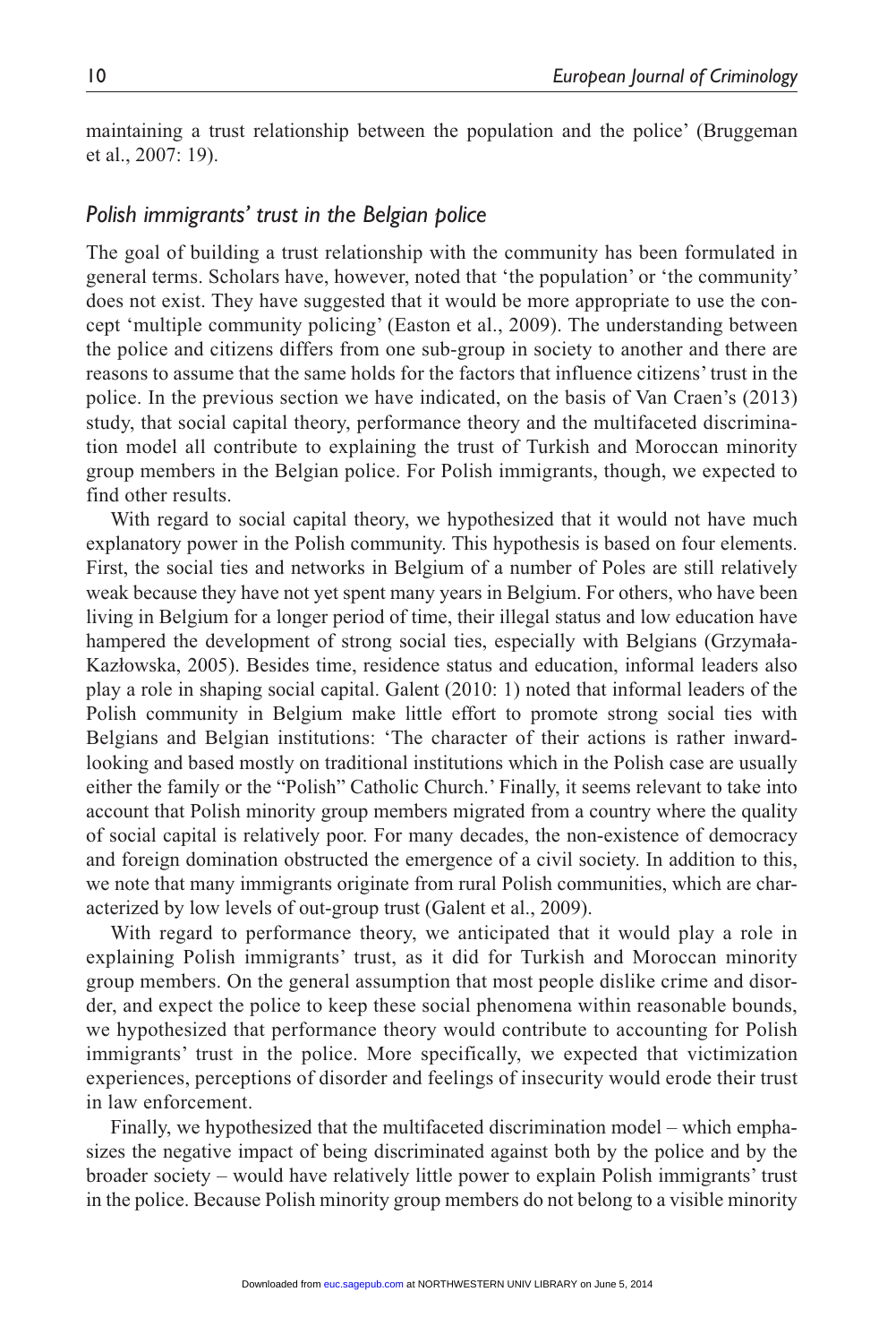group and are not Muslims (but Catholics, like the majority group), we expected that they would have much fewer discrimination experiences than Turkish and Moroccan minority group members. Consequently, we anticipated that perceptions of discrimination would not be major factors determining their trust in the police.

# **Methods**

## *Data*

The data that we used to test these hypotheses were derived from the *Polish Community Survey 2010*, a standardized face-to-face survey designed by the Policy Research Centre on Equal Opportunities to monitor Polish minority group members' integration and attitudes towards government institutions (Vancluysen and Hennau, 2011). The survey was conducted in Antwerp, the largest city in the Dutch-speaking part of Belgium and also the city in this region that has appealed most to Polish migrants. In February 2010, there were a little more than 7000 registered inhabitants of Polish descent in Antwerp, in a total population of around 485,000 (Vancluysen and Hennau, 2011).

The initial sample totalled 480 individuals. On the basis of data provided by the local government, a representative random sample was drawn from all registered inhabitants of Polish descent aged between 18 and 70 years old. The sample included both people with Polish nationality and citizens who had become Belgians by naturalization. In this community the vast majority still have Polish nationality, though. The interviewers were bilingual (Dutch and Polish). They used a translated questionnaire when this was preferred by the respondents. The possibility of being interviewed in Polish was offered to prevent the level of proficiency in Dutch determining participation in the survey. Given that a considerable number of Poles migrated only recently, this was a major concern. The research team was, however, also aware that translating a questionnaire is a challenging job and that the quality of the study would depend to a large extent on the quality of the translation. Therefore, the translation was checked three times, by three different people, before it was used (Vancluysen and Hennau, 2011).

Fieldwork ran from 7 October 2010 to 28 February 2011, and resulted in 418 face-toface interviews; 259 of these interviews were with respondents from the effective sample. Respondents from this sample who could not be reached or refused were, as much as possible, replaced by respondents of a similar age and gender from a reserve sample. This approach was aimed at ensuring that the survey data would be representative of the Polish community in Antwerp. The reserve sample was a second representative random sample drawn from the registered inhabitants of Polish descent aged between 18 and 70 years old. Information on age and gender was included in the dataset of the population provided by the local government. A comparison of the survey data with the population data on the basis of these characteristics indicated that the interviewers did their work well. None of the age or gender categories is significantly under- or over-represented in the survey dataset, and the survey data are representative of the Polish community in Antwerp (Vancluysen and Hennau, 2011). The fact that there are more women (62 percent) than men (38 percent) among the respondents implies no bias, but reflects the distribution in the population.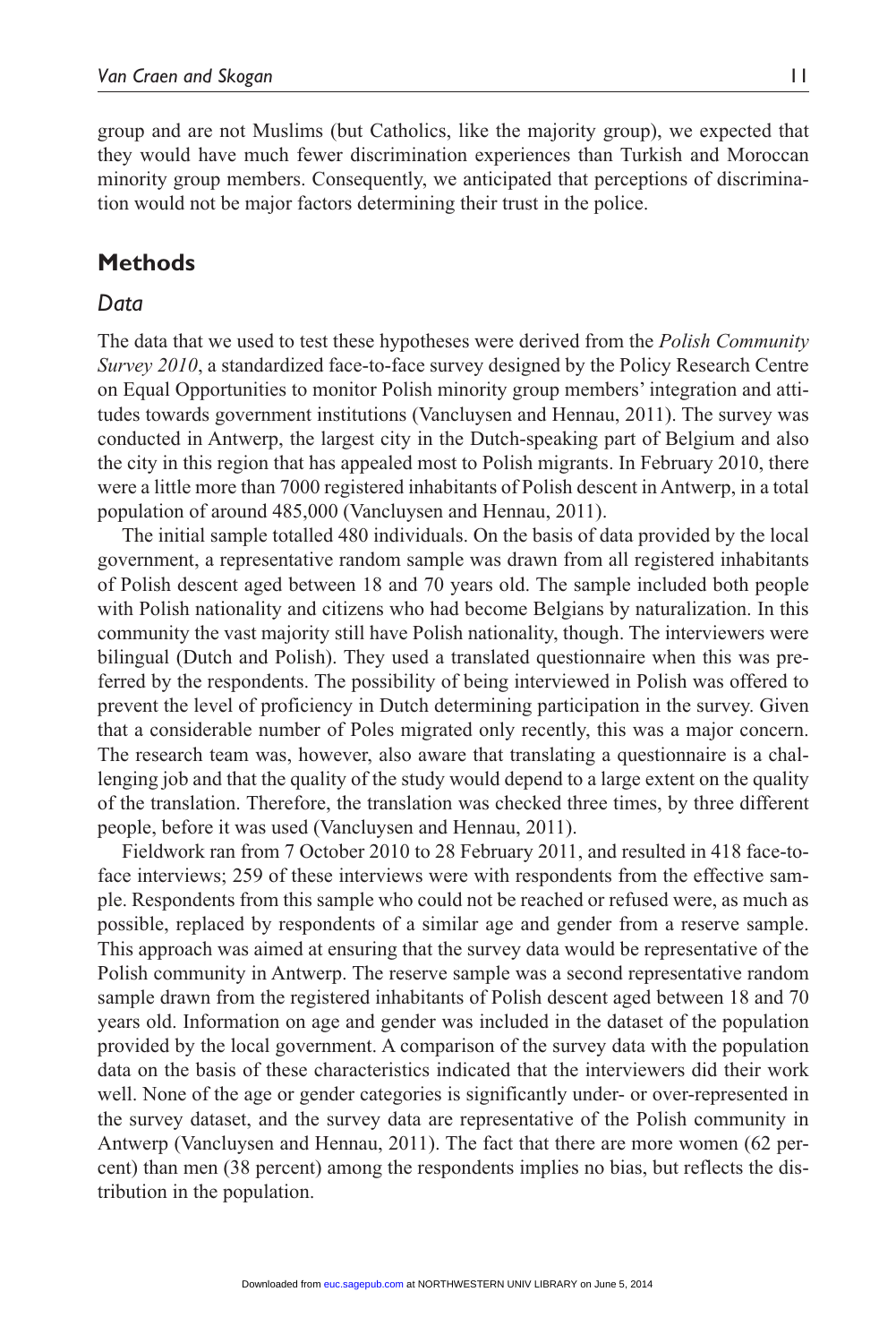# *Measures*

The empirical analysis we carried out was, to a large extent, a replication of Van Craen's (2013) study. Many of the operationalizations were identical and so was the method of analysis (ordinary least squares regression analysis). Some operationalizations differed slightly and, as we had access to richer data, we included a few additional independent variables to test some frameworks more comprehensively. We indicate below which measures were adapted or added.

*Dependent variable.* Following recent developments in this field, we expanded Van Craen's operationalization of trust in the Belgian police (see the most general item below) to a multi-item scale. First, we presented the respondents with a list of Belgian institutions and asked them whether they have very much, much, neither much nor little, little, or very little trust in them. One of these institutions was the police. Next, we asked the following additional questions: 'How much or how little do you trust the Belgian police to deal with the issues that are important to you?' and 'How much or how little do you trust the Belgian police to treat people with respect?'. The three questions on the police had the same Likert-type response set: 1 (very much) to 5 (very little). Factor analysis indicated that the three items measured the same concept (the factor loadings ranged from .65 to .75, Cronbach's alpha: .75). After reversing the coding, we combined the responses into an index. Compared with single items, scales are better able to capture the complexity of concepts. As Jackson et al. (2013: 65) have stated, 'to trust a person or an institution is to make a set of assumptions about the way they (or it) will behave in the future'. Stoutland (2001) identified two key dimensions of trust in the police: the assumption that the police will share citizens' priorities and the assumption that the police will be respectful in their interactions with citizens. Stoutland's work has strongly influenced the conceptualization of trust in the police and currently these dimensions have a prominent place in theorization and research (Jackson et al., 2011, 2013; Stanko et al., 2012).

*Social capital theory.* To test social capital theory, we included five variables in the analyses. The first two were adopted from the study on Turkish and Moroccan minority group members: the frequency with which respondents chat with neighbours who belong to the majority group ('How often do you chat with people of Belgian descent who live in your neighbourhood?'; on a six-point scale from 'daily' to 'never'; reversed) and the frequency with which they chat with neighbours from their own minority group ('How often do you chat with people of Polish descent who live in your neighbourhood?'; on a six-point scale from 'daily' to 'never'; reversed). Further, we used two items on respondents' friendships. More specifically, we asked them how many friends of Belgian descent they have and how many friends of Polish descent they have in Belgium. Finally, we included an item measuring the frequency of respondents' church attendance ('How often do you attend religious services?'; on a six-point scale from 'never' to 'every week'). As some may have noted, the first four items make a distinction between bridging and bonding ties; the last one does not.

*Performance theory.* Performance theory states that differences in trust in the authorities arise from variation in (the perception of) social phenomena for which (some measure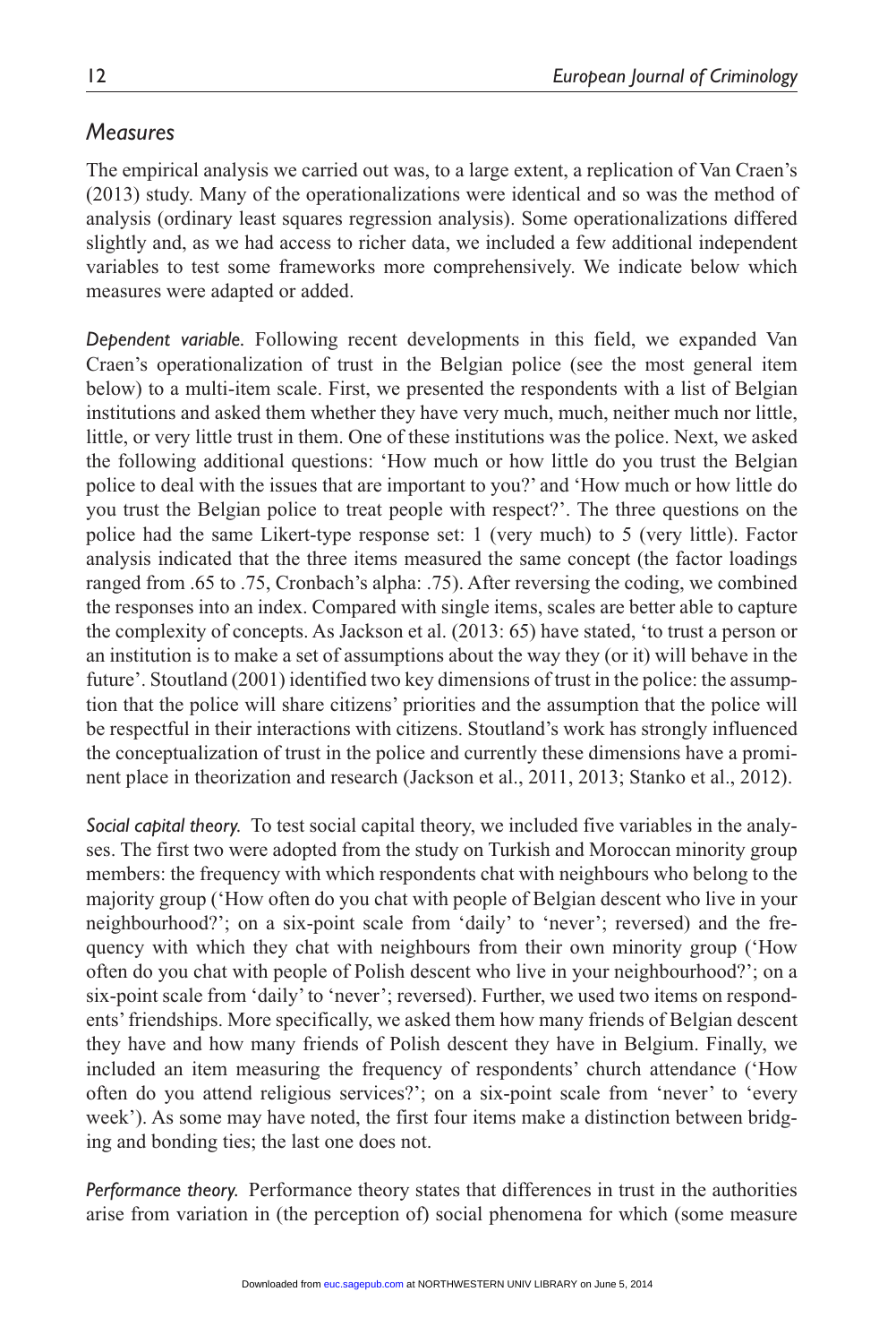of) responsibility is attributed to the authorities. In the context of policing, this theoretical framework argues that people hold police accountable for local crime, disorder and fear. To test the outcome-based performance model, we used three variables: victimization experience, perception of loitering youths and feelings of insecurity. These variables were derived from Van Craen's (2013) study and from research on this framework undertaken by Sunshine and Tyler (2003), Tyler (2005), Tankebe (2008) and Skogan (2009). The inclusion of a victimization indicator expands the study on Turkish and Moroccan minority group members, which did not test this aspect of the outcome-based performance model. Victimization experience is a dummy variable; code 1 was assigned to respondents who, in the 12 months preceding the interview, in the city of Antwerp had been the victim of at least one of the following types of crime: car theft, car break-in, bicycle theft, and handbag or wallet theft. Respondents who had not been the victim of one or more of these types of crime were assigned the code 0.

With regard to disorder, Van Craen (2013) used a scale measuring respondents' perception of social disorder. This scale combined the responses to two questions: 'How often have you been bothered by loitering youths in your own neighbourhood over the course of the previous 12 months?' and 'How often have you been bothered by drug use and drug dealing in your own neighbourhood over the course of the previous 12 months?' (both on a five-point response scale from 'never' to 'very often'). However, because in the Polish sample only the first question yielded variation in responses (almost no one had been bothered by drug nuisance), we included just that item in our analyses.

Feelings of insecurity were in both this survey and the study on Turkish and Moroccan minority group members measured by asking how safe or unsafe respondents feel in the neighbourhood where they live (on a five-point scale from 'very safe' to 'very unsafe').

*Multifaceted discrimination model.* The discrimination variables were exactly the same as those that were used in the study on Turkish and Moroccan minority group members. First, we included in the analyses the number of times that respondents personally felt discriminated against by society. This was measured through the following question: 'How often within the last 12 months have you felt discriminated against?' Respondents could indicate their response on a six-point scale ranging from 'never' to 'very often'. Next, we asked respondents to assess how the police treat members of their own minority group in comparison with members of the majority group. Specifically, we presented the following question: 'Are the police much stricter, a little stricter, equally strict, a little less strict or much less strict when dealing with people of Polish descent as/than when dealing with people of Belgian descent?' To use the answers to this question in the analyses, we applied dummy coding, thus creating three variables: the perception that police are stricter  $(1 = a)$  little stricter and much stricter), the perception that police are less strict  $(1 = a$  little less strict and much less strict), and the perception that police are equally strict  $(1 = \text{equally strict})$ . The last item measures the perception of the extent to which Polish immigrants are discriminated against by the police and is a classic operationalization in the literature on perceptions of discrimination by government institutions (De Rycke et al., 1999; Weitzer and Tuch, 1999). We note that the last item is also an operationalization of one aspect of Tyler's procedural justice-based model. In seminal research on this model, items such as 'The police treat all citizens in the neighbourhood equally' (Tyler, 2001), 'The police treat everyone in your community equally' (Sunshine and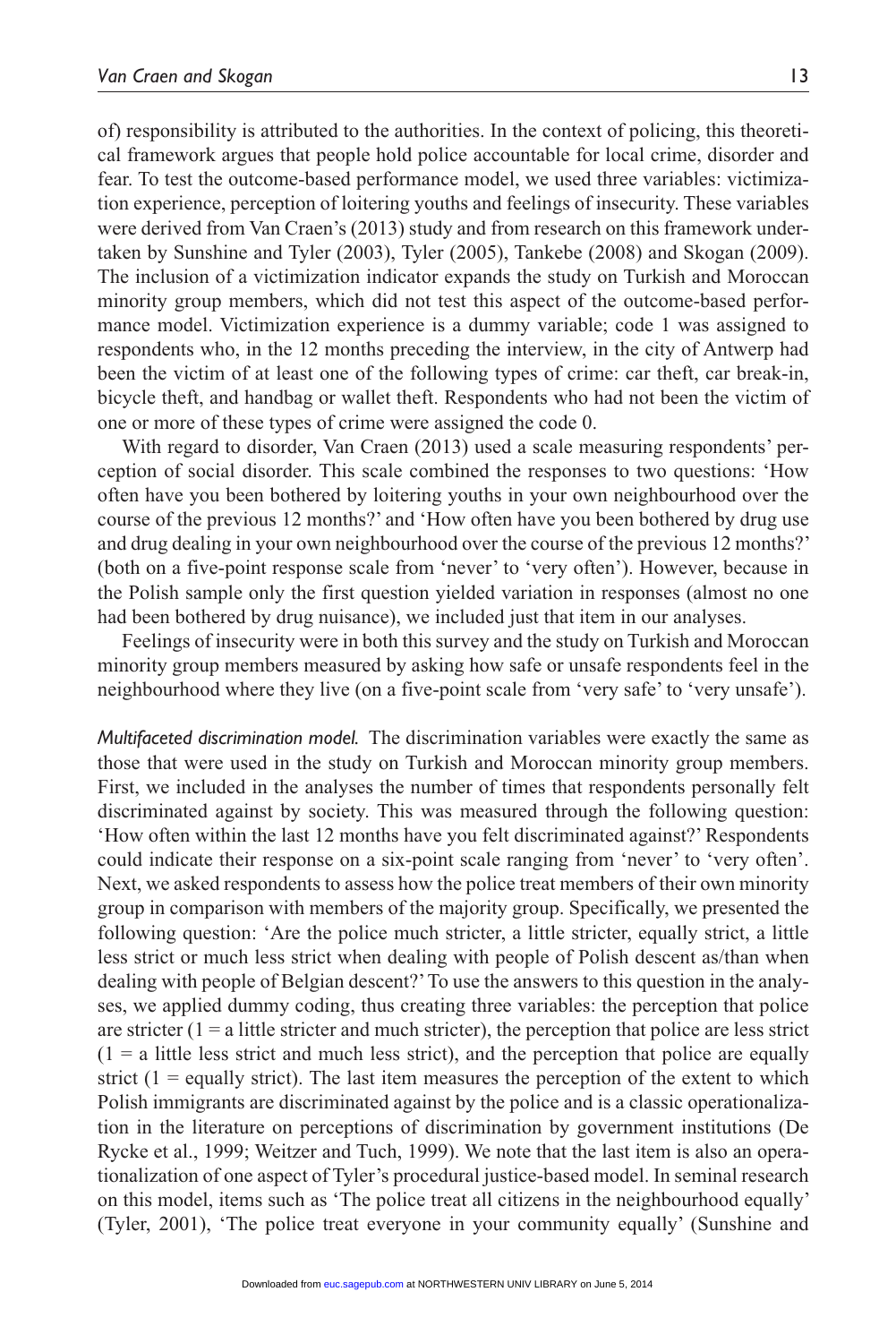Tyler, 2003) and 'The police consistently apply the rules to different people' (Tyler, 2005) have been used – in combination with other items – to measure procedural justice. Since Tyler's high-profile studies, it is common to use such 'neutral treatment' items to create a measure of procedural justice (see, among others, Jonathan-Zamir and Weisburd, 2013; Murphy and Cherney, 2011, 2012; Tankebe, 2008).

*Control variables.* We included four background characteristics in the analyses: gender  $(0 =$  female or  $1 =$  male), age (in years), level of education  $(1 =$  no qualifications to  $10 =$ university degree) and the length of respondents' residence in the city of Antwerp (in years).

Table 1 displays the descriptive statistics for all the variables. A review of tolerance levels and variance inflation factors indicated that multicollinearity was not a concern in the analyses. The highest variance inflation factor was 1.53.

# **Results**

Table 2 shows the results of the analyses. We present them in five steps. This approach enables us to assess the explanatory power of the different sets of independent variables and to reveal indirect effects.

Regression Model 1 comprises only the background characteristics: gender, age, level of education and length of residence in Antwerp. Two of these variables determine Polish immigrants' trust in the Belgian police: age and length of residence in Antwerp. The older that Polish immigrants are, the more trust they have in the police. The longer they have lived in Antwerp, however, the lower their trust.

Regression Model 2 adds the five indicators of social capital: the frequency with which respondents chat with neighbours of Belgian descent, the frequency with which they chat with neighbours of Polish descent, the number of friends they have in the majority group, the number of friends they have in their own minority group, and the frequency of their church attendance. The results show that none of these variables correlates with the dependent variable. This suggests that contacts with neighbours, friendships and church attendance do not shape Polish immigrants' trust in the Belgian police.

By contrast, regression Models 3 and 4 suggest that concerns regarding disorder and insecurity do influence respondents' trust. Model 3 adds the victimization variable and the frequency with which respondents have been bothered by loitering youths. It shows a statistically significant relationship between the disorder indicator and trust in the police: the more often Polish immigrants have been bothered by loitering youths, the lower their trust. Model 4 adds feelings of insecurity. From this we learn that feelings of insecurity correlate with the dependent variable as well. The more respondents feel insecure, the less they trust law enforcement. Disorder caused by loitering youths and feelings of insecurity thus seem to affect respondents' trust in the Belgian police.

Finally, regression Model 5 comprises all the independent variables, including the discrimination variables. It shows that both the number of times that respondents personally felt discriminated against by society and the perception of how one's own group is treated by the police correlate with the dependent variable. The more often respondents felt personally discriminated against by society, the less they trust law enforcement;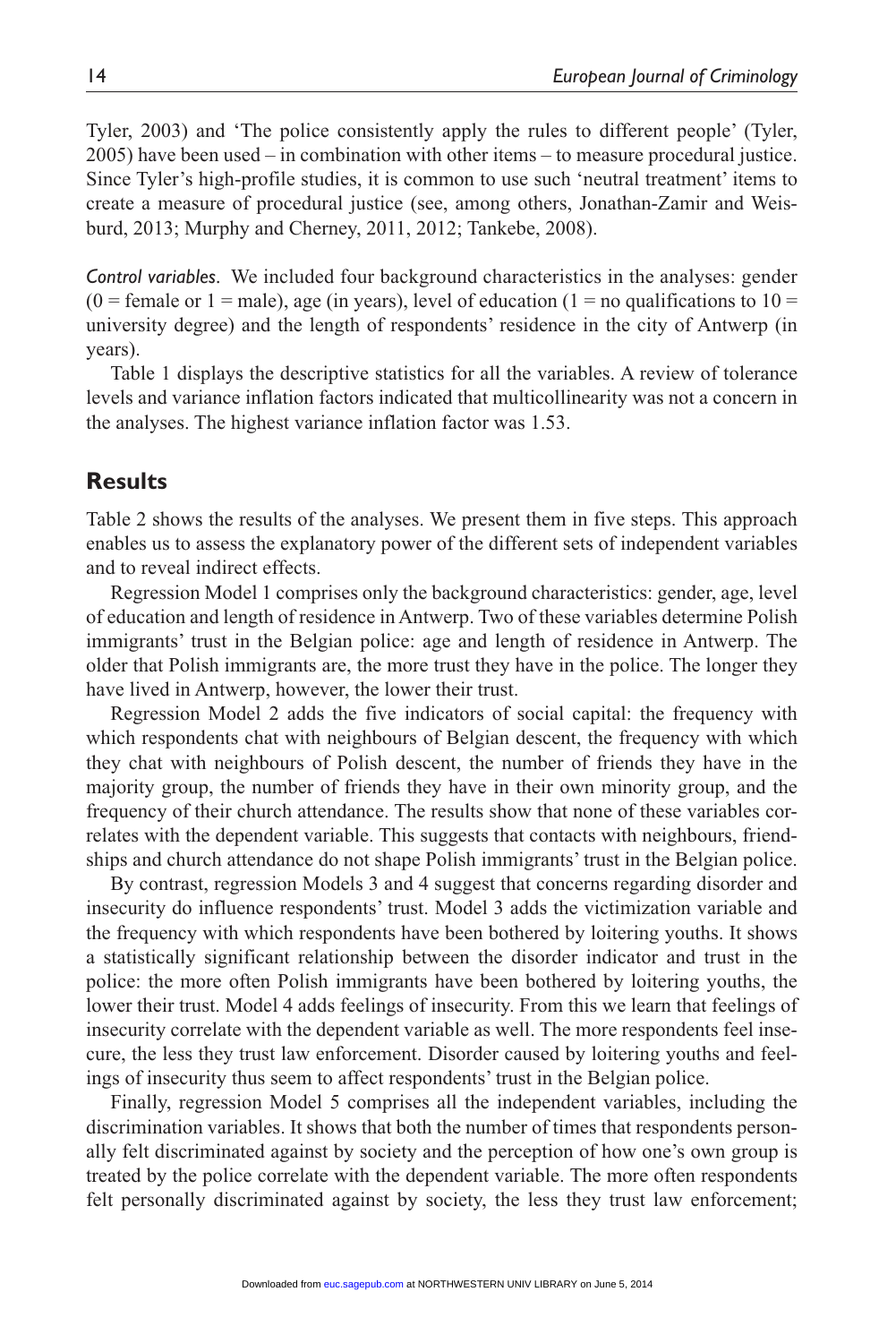|  |  | Table 1. Descriptive statistics. |
|--|--|----------------------------------|
|--|--|----------------------------------|

|                                           | Minimum | Maximum | Mean  | SD    |
|-------------------------------------------|---------|---------|-------|-------|
| Trust in the police                       | 3       | 15      | 10.51 | 2.35  |
| Gender                                    | O       |         | 0.38  | 0.49  |
| Age                                       | 18      | 68      | 37.71 | 11.04 |
| Level of education                        |         | 10      | 5.11  | 2.47  |
| Length of residence in Antwerp            |         | 53      | 9.32  | 6.64  |
| Chats with neighbours of Belgian descent  |         | 6       | 4.14  | 1.67  |
| Chats with neighbours of Polish descent   |         | 6       | 4.23  | 1.70  |
| Friends of Belgian descent                |         | 100     | 4.99  | 9.18  |
| Friends of Polish descent                 |         | 200     | 10.28 | 15.51 |
| Church attendance                         |         | 6       | 3.34  | 1.58  |
| Victimization experience                  |         |         | 0.26  | 0.44  |
| Bothered by loitering youths              |         |         | 2.14  | 1.23  |
| Feelings of insecurity                    |         |         | 1.96  | 0.80  |
| Subjective experiences of discrimination  |         | 6       | 1.99  | 1.31  |
| Perception that police are stricter       |         |         | 0.42  | 0.49  |
| Perception that police are less strict    | 0       |         | 0.02  | 0.15  |
| Perception that police are equally strict | 0       |         | 0.56  | 0.50  |

respondents who indicate that the police are stricter for their own minority group have less trust in the police than respondents who report equal treatment. These results suggest that both the feeling that one is oneself frequently discriminated against by society and the perception that the police are stricter for one's own community undermine Polish immigrants' trust in the Belgian police.

Our findings do not fully confirm Van Craen's (2013) findings. In particular, the absence in the Polish sample of a correlation between the indicators of social capital and trust in the Belgian police is a striking difference. This finding was not completely unexpected (see above). However, there was a reason to consider the testing of this correlation incomplete. Because the respondents had migrated from places where the quality of social capital was relatively poor to a place where the quality of social capital is richer, we considered it plausible that social capital and length of residence in Antwerp/Belgium would interact with each other to influence trust in the police. We thus conducted an additional regression analysis and tested for interactions between the indicators of social capital and length of residence in Antwerp. We note that for this group the length of residence in Antwerp also indicates the length of residence in Belgium  $(r = .97)$ . Further, we note that the variables were centred prior to undertaking this analysis to address problems of multicollinearity. The results are presented in Table 3. Regression Model 6 contains, however, no significant interactions.

# **Conclusion and discussion**

Little is yet known about which factors influence the trust in the police of different ethnic minorities in European countries. To help fill in that gap, we have tested whether three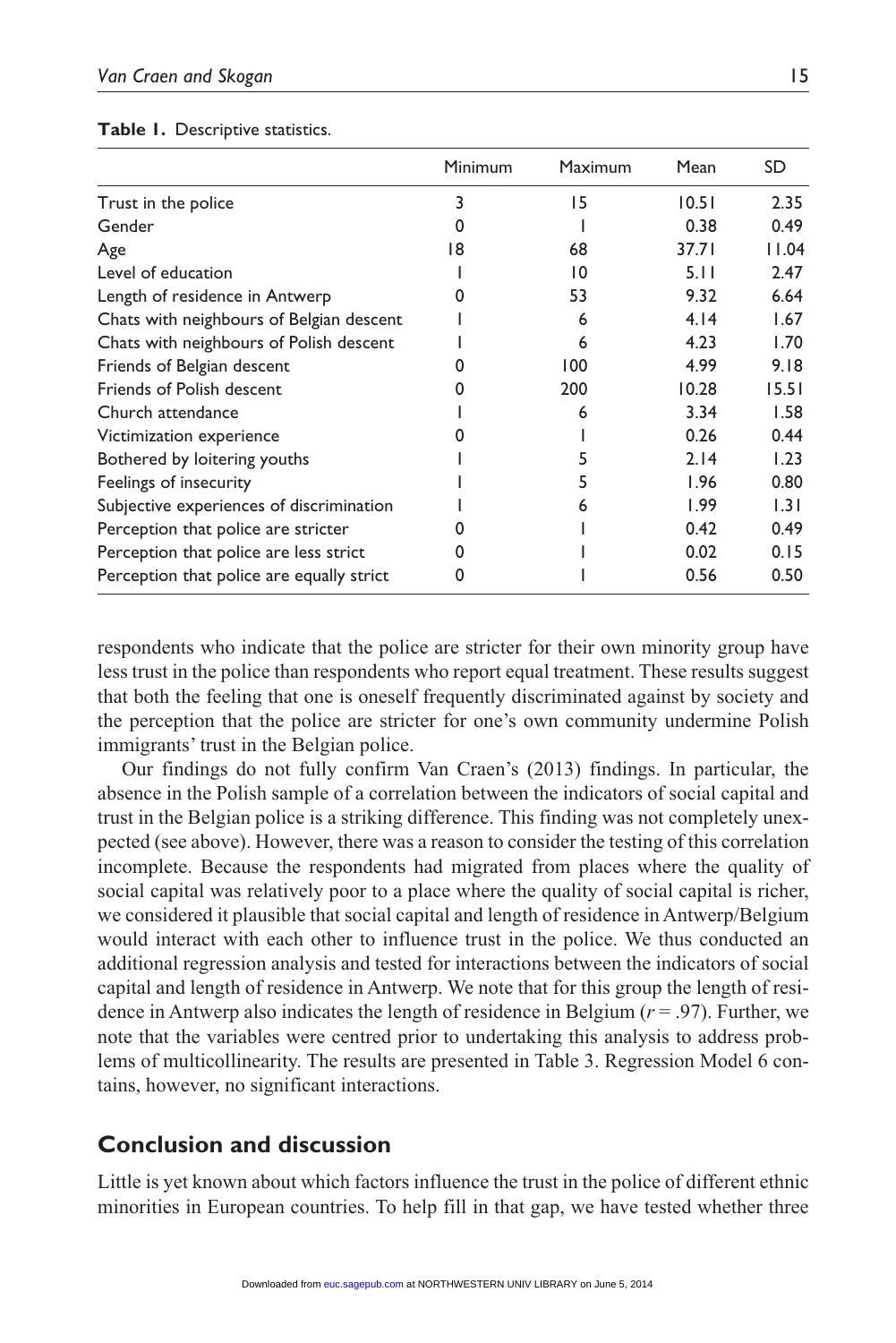| ${\sf Table~2.}$ Factors determining Polish immigrants' trust in the police.               |                                           |                |                                            |                         |                              |                         |                                |                         |                                                 |                                     |
|--------------------------------------------------------------------------------------------|-------------------------------------------|----------------|--------------------------------------------|-------------------------|------------------------------|-------------------------|--------------------------------|-------------------------|-------------------------------------------------|-------------------------------------|
|                                                                                            | Model 1                                   |                | Model 2                                    |                         | Model 3                      |                         | Model 4                        |                         | Model 5                                         |                                     |
|                                                                                            | Standardized<br>coefficients              | ₩              | Standardized<br>coefficients               | ₩                       | Standardized<br>coefficients | ₩                       | Standardized<br>coefficients   | 55                      | Standardized<br>coefficients                    | 55                                  |
| (Constant)                                                                                 |                                           | 0.587          |                                            | 0.792                   |                              | 0.853                   |                                | 0.876                   |                                                 | 0.887                               |
| Gender                                                                                     |                                           |                |                                            |                         |                              |                         |                                |                         |                                                 |                                     |
| Age                                                                                        | $0.020$<br>$0.120*$<br>$0.013$<br>$0.40*$ | 0.268<br>0.012 |                                            | 0.279<br>0.013<br>0.057 | 0.017                        | 0.283<br>0.013<br>0.057 | 0.010<br>0.057                 | 0.282<br>0.013<br>0.057 | 0.007                                           | 0.281<br>0.013<br>0.057<br>0.022    |
| Level of education                                                                         |                                           | 0.053          |                                            |                         |                              |                         |                                |                         | $-0.066$                                        |                                     |
| Length of residence in<br>Antwerp                                                          |                                           | 0.020          | $0.050$<br>$0.061$<br>$0.036$<br>$-0.139*$ | 0.022                   | $-0.069$                     | 0.022                   | $-0.085$<br>$-0.113$           | 0.022                   | $-0.129*$                                       |                                     |
| Chats with neighbours of<br>Belgian descent                                                |                                           |                | 0.098                                      | 0.086                   | 0.079                        | 0.086                   | 0.066                          | 0.086                   | 0.080                                           | 0.085                               |
| Chats with neighbours of<br>Polish descent                                                 |                                           |                | $-0.016$                                   | 0.083                   | $-0.006$                     | 0.083                   | 0.008                          | 0.083                   | 0.030                                           | 0.083                               |
| Friends of Belgian descent                                                                 |                                           |                | $-0.052$                                   |                         | $-0.027$                     |                         |                                |                         |                                                 |                                     |
| Friends of Polish descent                                                                  |                                           |                | $-0.026$                                   | 0.020                   | $-0.043$                     | 0.020                   |                                | 0.020                   |                                                 | 0.020                               |
| Church attendance                                                                          |                                           |                | 0.082                                      | 0.084                   |                              |                         | 023<br>0.036<br>0.05<br>0.0125 | 0.084<br>0.301<br>0.113 | 885<br>0000 3666<br>00000 307<br>0000 9000 9000 | $0.083\n0.298\n0.181\n0.101\n0.101$ |
| Victimization experience                                                                   |                                           |                |                                            |                         | 0.083                        | 0.084                   |                                |                         |                                                 |                                     |
| Bothered by loitering youths                                                               |                                           |                |                                            |                         | $-0.155**$                   | 0.107                   |                                |                         |                                                 |                                     |
| Feelings of insecurity                                                                     |                                           |                |                                            |                         |                              |                         | $-0.123*$                      | 0.181                   |                                                 |                                     |
| Subjective experiences of                                                                  |                                           |                |                                            |                         |                              |                         |                                |                         |                                                 |                                     |
| discrimination                                                                             |                                           |                |                                            |                         |                              |                         |                                |                         |                                                 |                                     |
| Perception that police are<br>stricter (ref. equally strict)<br>Perception that police are |                                           |                |                                            |                         |                              |                         |                                |                         | $-0.235***$                                     | 0.266                               |
|                                                                                            |                                           |                |                                            |                         |                              |                         |                                |                         |                                                 |                                     |
|                                                                                            |                                           |                |                                            |                         |                              |                         |                                |                         | $-0.096$                                        | 0.824                               |
| less strict (ref. equally strict)                                                          |                                           |                |                                            |                         |                              |                         |                                |                         |                                                 |                                     |
| R                                                                                          | So                                        |                | \$                                         |                         | $\frac{8}{2}$                |                         | S.                             |                         | $\frac{5}{1}$                                   |                                     |
|                                                                                            |                                           |                |                                            |                         |                              |                         |                                |                         |                                                 |                                     |

Downloaded from [euc.sagepub.com](http://euc.sagepub.com/) at NORTHWESTERN UNIV LIBRARY on June 5, 2014

 $*p < .050;$   $*$   $*p < .010;$   $*$   $*$   $*$   $p < .001$ . \**p <* .050; \*\**p <* .010; \*\*\**p <* .001.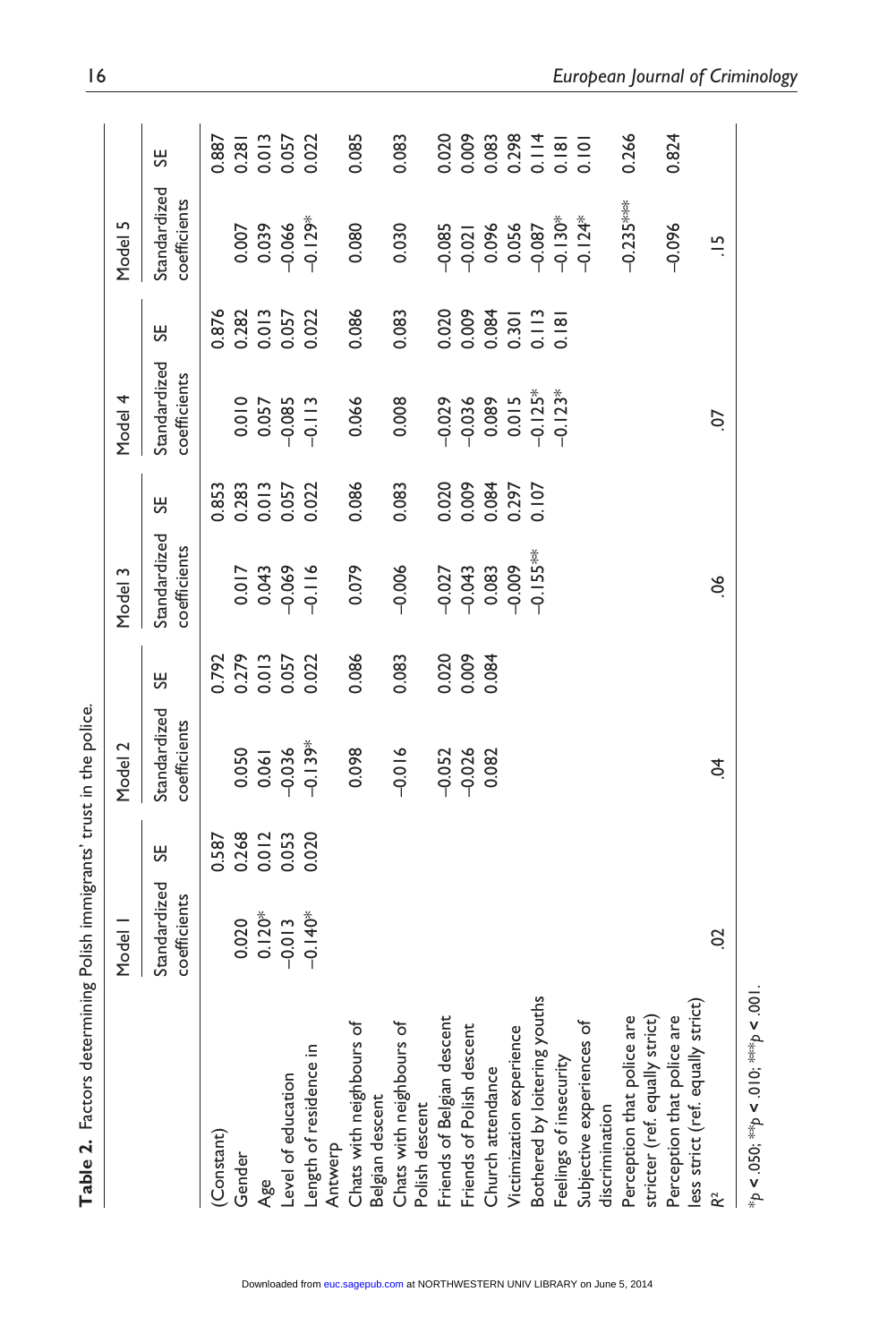|                                                                              | Model 6                   |           |
|------------------------------------------------------------------------------|---------------------------|-----------|
|                                                                              | Standardized coefficients | <b>SE</b> |
| (Constant)                                                                   |                           | 0.796     |
| Gender                                                                       | 0.002                     | 0.282     |
| Age                                                                          | 0.031                     | 0.013     |
| Level of education                                                           | $-0.066$                  | 0.058     |
| Length of residence in Antwerp                                               | $-0.137$                  | 0.026     |
| Chats with neighbours of Belgian descent                                     | 0.084                     | 0.087     |
| Chats with neighbours of Polish descent                                      | 0.026                     | 0.084     |
| Friends of Belgian descent                                                   | $-0.094$                  | 0.020     |
| Friends of Polish descent                                                    | $-0.021$                  | 0.009     |
| Church attendance                                                            | 0.098                     | 0.084     |
| Victimization experience                                                     | 0.071                     | 0.303     |
| Bothered by loitering youths                                                 | $-0.090$                  | 0.116     |
| Feelings of insecurity                                                       | $-0.125*$                 | 0.182     |
| Subjective experiences of discrimination                                     | $-0.124*$                 | 0.102     |
| Perception that police are stricter (ref. equally strict)                    | $-0.234***$               | 0.269     |
| Perception that police are less strict (ref. equally strict)                 | $-0.103$                  | 0.836     |
| Chats with neighbours of Belgian descent × Length of<br>residence in Antwerp | 0.073                     | 0.014     |
| Chats with neighbours of Polish descent × Length of<br>residence in Antwerp  | 0.057                     | 0.012     |
| Friends of Belgian descent × Length of residence in<br>Antwerp               | 0.016                     | 0.003     |
| Friends of Polish descent × Length of residence in<br>Antwerp                | $-0.070$                  | 0.002     |
| Church attendance × Length of residence in Antwerp<br>R <sup>2</sup>         | 0.056<br>.16              | 0.013     |

**Table 3.** Assessment of whether social capital and length of residence in Antwerp interact with each other to influence trust in the police.

\**p* < .050; \*\**p* < .010; \*\*\**p* < .001.

theoretical frameworks that contributed to explaining Turkish and Moroccan minority group members' trust in the Belgian police – social capital theory, performance theory and the multifaceted discrimination model – also help to explain Polish immigrants' trust in the Belgian police.

What do we learn from this study? To begin with, it further expands our knowledge about the potential of social capital to shape minority group members' trust in the police. In recent years we have made important progress on this topic. US research has demonstrated the general relevance of social capital theory for explaining the trust in the police of citizens in general (MacDonald and Stokes, 2006) and certain minority groups (Sun and Wu, 2011). More recently, Van Craen (2013) focused our attention on the possible differential effects of bonding and bridging social capital. His research in Turkish and Moroccan communities in Belgium showed that, in these groups, bridging social ties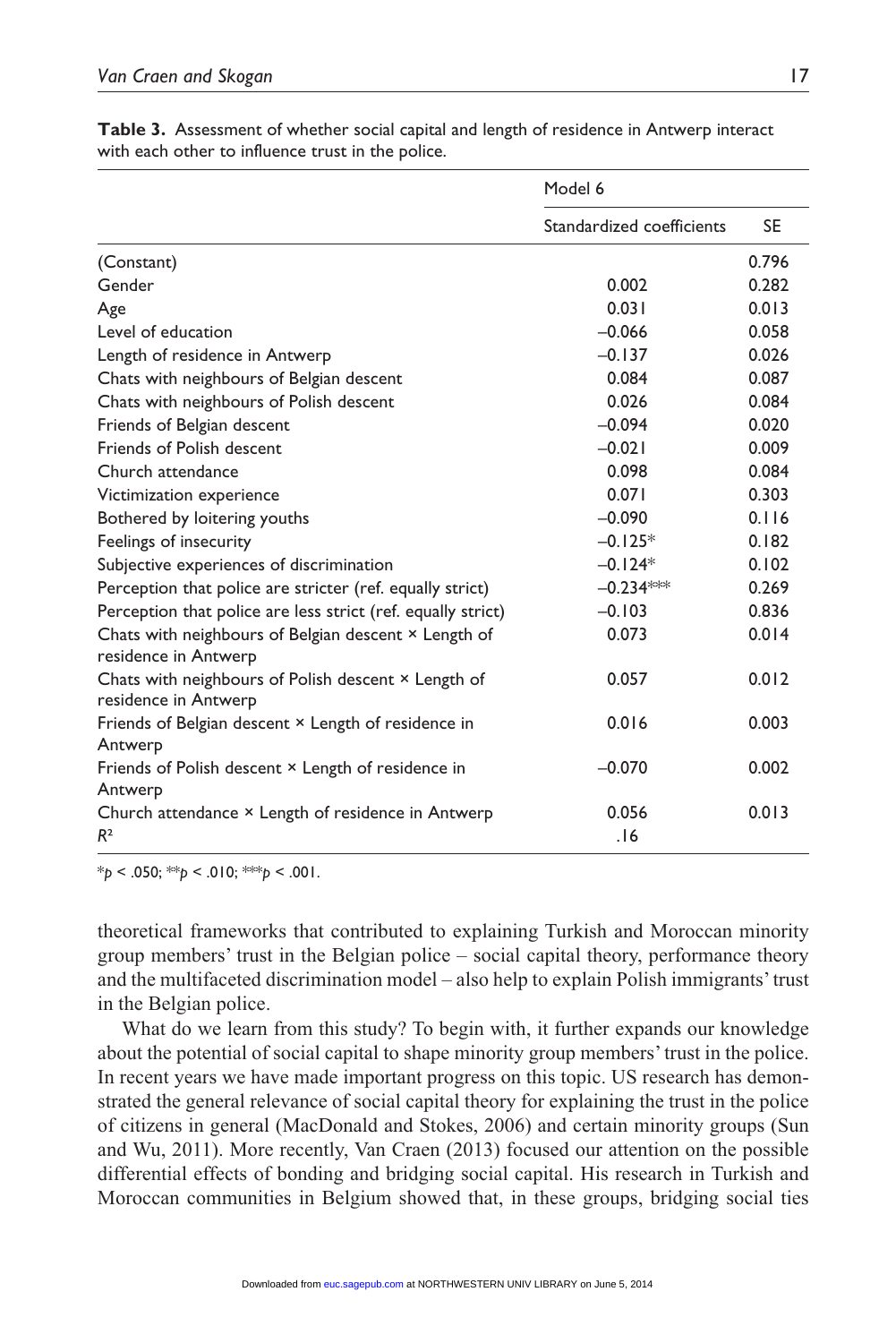generate trust in the police, whereas bonding social ties undermine trust. He also demonstrated that bridging and bonding social capital play a much greater role in shaping minority trust in the police in urban areas than in rural areas (Van Craen, 2012b). Our study now adds to this that the importance of social capital in explanations of trust in the police depends not only on the residential context but also on the minority group. The survey in the Polish community in Antwerp revealed no effects of social ties. Neither contacts with neighbours nor friendship relationships have any influence on Polish immigrants' trust in the police. The same goes for participation in religious activities. These results, therefore, should urge us to be careful about generalizing the role of social capital in shaping minority group members' trust in the police. Findings for one minority group do not necessarily hold for other minority groups.

An important question then is why social capital does not produce trust in the police in the Polish community. As mentioned when formulating our hypothesis on this issue, one reason we did not find effects may be that Polish immigrants have hardly accumulated social capital in Belgium. Yet the social capital questions yielded considerable variation in responses and thus invalidate this explanation. No less than 27 percent of the respondents chat every day with neighbours of Belgian descent and 29 percent chat every day with neighbours of Polish descent. Further, they have, on average, 5 Belgian friends and 10 Polish friends. And 28 percent of the respondents attend religious services every week or several times per month. So the quantity of Polish immigrants' social capital does not appear to explain why we found no effects.

When formulating our hypothesis we did, however, also mention another factor: the quality of respondents' social capital. Given the recent migration history of this minority group, it is highly likely that the quality of Polish immigrants' social capital is still determined by their pre-migration experiences. Before migrating to Belgium most Polish immigrants had never been a member of a civil society that cooperates with public institutions to realize common goals. In Poland, public institutions had for a long time been perceived as apart from society, 'not as an outcome of the collective cooperation of free citizens' (Galent, 2010: 9). Consequently, social capital failed to fulfil most of the functions that have been indicated by Putnam (2000) as crucial in the production of trust in public institutions. It did not play an important role in familiarizing citizens with public authorities, facilitating input in the policy-making process or easing policy implementation. Even its role in generating a positive form of social control and safety was limited, as many Poles were suspicious of people who did not belong to their own family or circle of close friends (Galent et al., 2009; Grzymała-Kazłowska, 2005). All these features were so characteristic of the society in which our respondents had been raised and socialized that it is highly plausible that they continue to shape the functions and power of the social capital that Polish immigrants accumulate today in Belgium and other West European countries. Changes in these patterns may take many years, even generations. Of the respondents in our sample, 80 percent have resided for fewer than 15 years in Belgium and 50 percent even fewer than 10 years. We did not find interaction effects of social capital indicators and length of residence in Antwerp/Belgium on trust in the police, but possibly more time is needed for the influence of pre-migration experiences to fade away. We note that Van Craen's (2013) study on Turkish and Moroccan minority group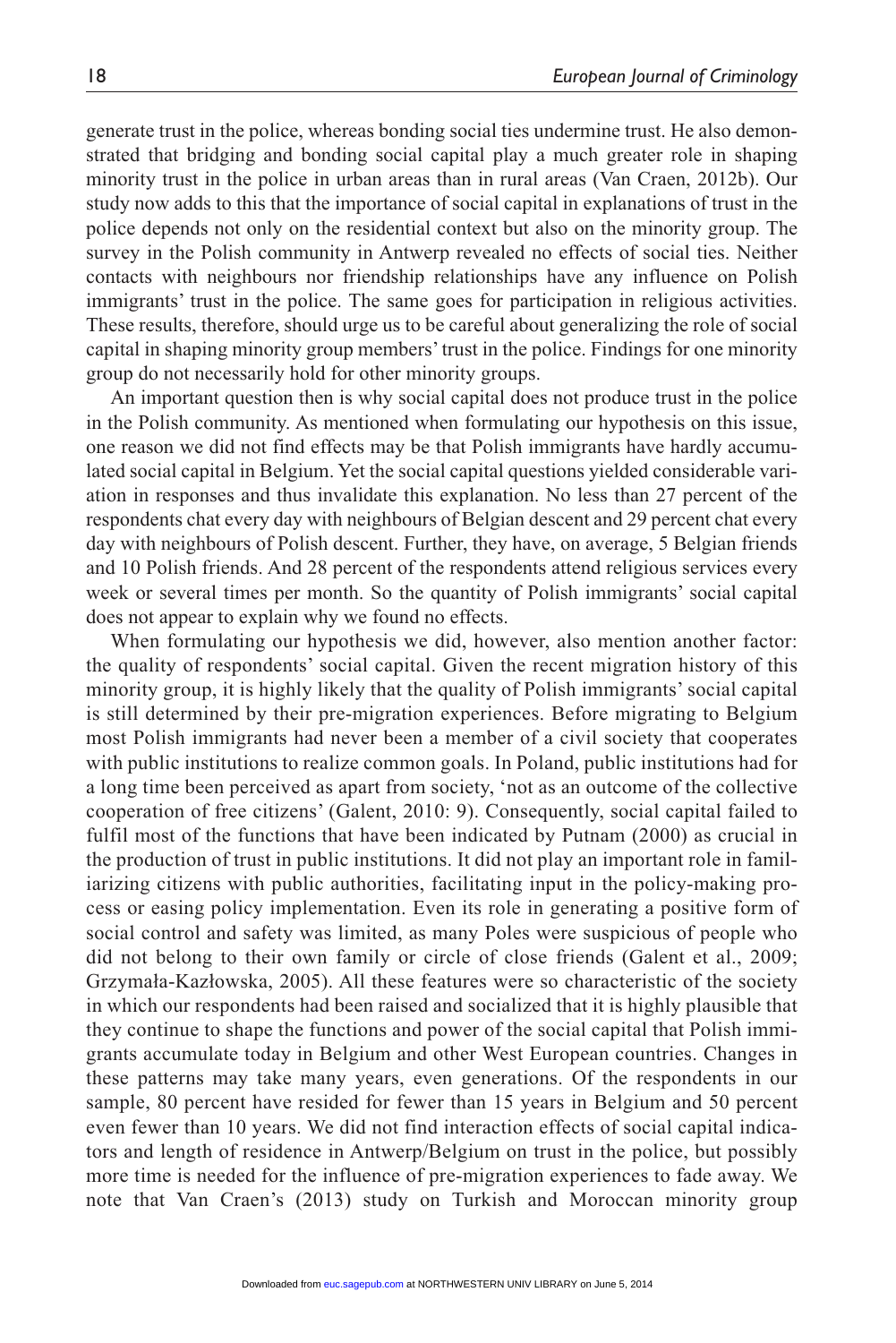members included not only the first but also the second generation, which may (partly) explain why the results differ.

Further, we derive from a study of Galent et al. (2009) that, although some Poles have developed a considerable amount of informal social capital, this does not imply that they participate in organizations and committees that link civil society to public institutions. Those who do undeclared work do not consider themselves to be 'free and independent social actors who can be active in the public sphere' (Galent et al., 2009: 152). It is, for instance, not hard to imagine that they will show little interest in participating in neighbourhood committees that cooperate with the police.

In light of all this, the test of performance theory yielded important results, because they indicate that Polish immigrants do not completely turn their back on the Belgian police. The absence of a relationship between Polish immigrants' social capital and their trust in the Belgian police – which suggests a lasting distance between 'us' (citizens) and 'them' (government institutions) – does not imply that these minority group members have no performance expectations of the Belgian police. Perceived outcomes do shape their trust, as performance theory predicted. In this respect they do not differ from African Americans and Hispanics in the US (Sunshine and Tyler, 2003; Tyler, 2001, 2005) or Turkish and Moroccan minority group members in Belgium (Van Craen, 2013).

A final contribution of this study is that it increases our knowledge about the impact of discrimination on the trust of different minority groups in the police. It does so by deepening fresh insights about this topic. In the previous decade, research in the US showed that perceptions of unfair treatment by the police strongly determine African Americans' and Hispanics' trust in law enforcement (Sunshine and Tyler, 2003; Tyler, 2001, 2005). More recently, analyses on European Social Survey datasets comprising 21 European countries and minority group members from 66 countries of origin revealed that individuals who feel that they belong to a discriminated group have less trust in the police than individuals who do not perceive group discrimination (Röder and Mühlau, 2012). This study did not focus on discrimination by the police. It measured general feelings of discrimination, reflecting experiences in different sectors of society. Next, an integrated theoretical framework has been developed. In his research on the trust of Turkish and Moroccan minority group members in the Belgian police, Van Craen (2013) combined a police-oriented approach and a society-oriented approach. His study confirmed that both the experience of being frequently discriminated against by society and the perception that the police are stricter for their own community affect Turkish and Moroccan minority group members' trust in the police. In this article we addressed the relevance of the multifaceted discrimination model in helping explain the trust of different types of minority groups. Our study adds to the existing knowledge that the multifaceted discrimination model not only has the potential to help explain the trust of minority groups with very distinctive features (compared to the majority group), but also can make a contribution towards explaining the trust of minority groups who have the same skin colour and religious background as the majority group.

This study shows that, although some minority group members have much in common with the majority population, they are still highly vulnerable to discrimination. Almost 35 percent of the Polish respondents report that, within the last 12 months, they had personally been confronted with discrimination at least a few times. From an open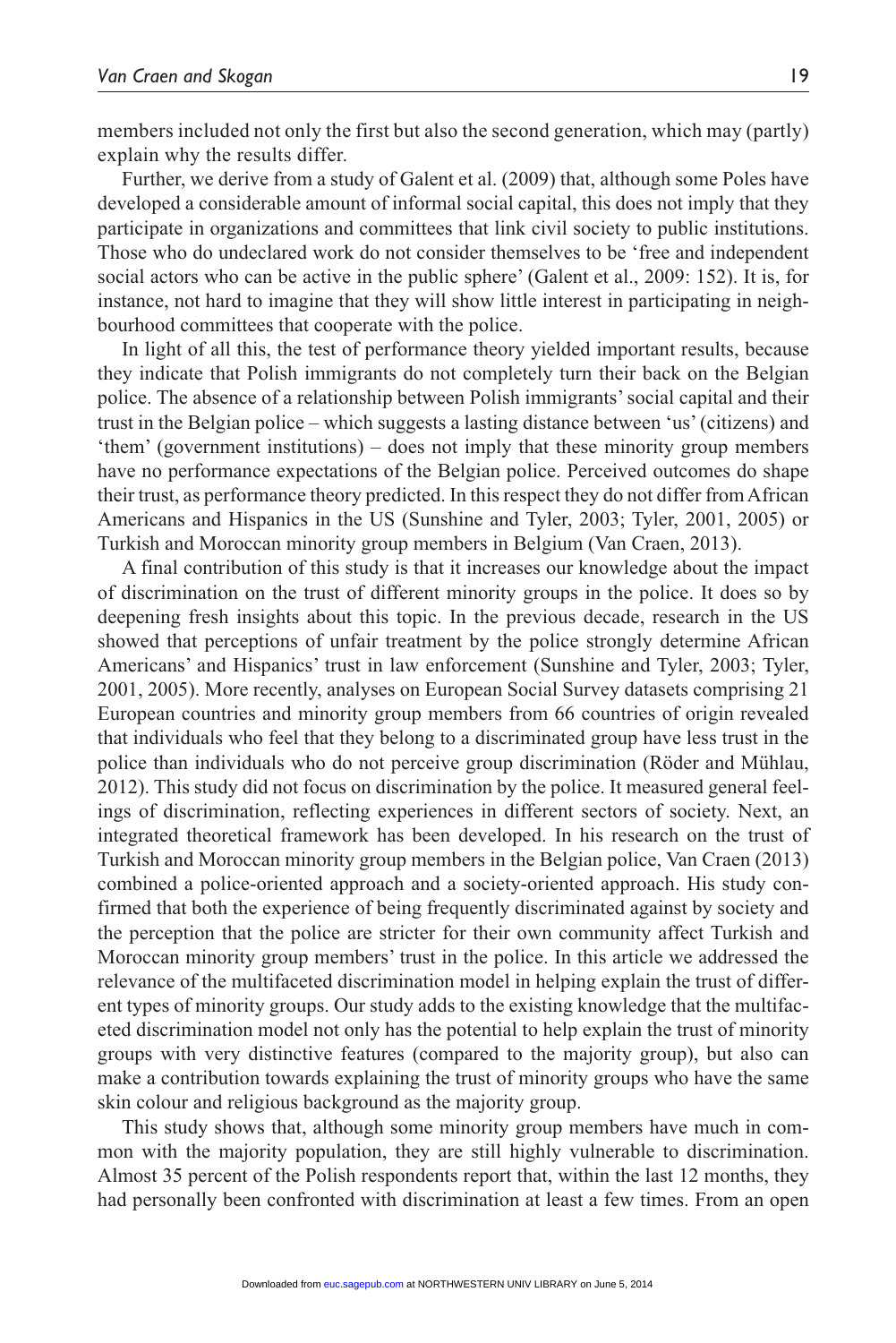follow-up question we gathered that most of these experiences occurred in dealings with civil servants and at work. The percentage that, within the last year, had personally been confronted with discriminatory behaviour by the police is relatively small (3 percent of the respondents spontaneously mentioned such an experience in their response to the open follow-up question). However, a little more than 42 percent have the perception that the police are stricter with their own minority group than for the majority. What is further important is that both the perception of discrimination by the police and experiences of being discriminated against by other social actors have an influence on Polish immigrants' trust in the police. Like the perception of discrimination by the police, the experience of being frequently discriminated against outside the context of policing fosters distrust in the police, we suppose by generating a generalized distrust in the majority group and its institutions, and by giving those who are injured the feeling that the police, together with other core institutions of the government system, make too little effort or fail to limit discrimination in society.

By confirming similar findings among Turkish and Moroccan minority group members, this study demonstrates the solidity of the multifaceted discrimination model and indicates its potential to help us understand the trust in the police of a variety of minority groups. Additional research in other countries and among other minority groups is needed, however, to further evaluate its generalizability. We expect to find further confirmation of the negative impact of being discriminated against by the broader society, yet we may find that minority groups differ from each other with regard to the types of discrimination with which they are confronted. Our study reveals major similarities between Polish immigrants and minority group members of Turkish or Moroccan descent, but their experiences are not completely identical. Each group is frequently confronted with discrimination at work and when applying for a job. Yet Poles more often experience discrimination in dealings with civil servants and they are not confronted with discrimination that results from wearing a headscarf. As a consequence, tackling discrimination will to some extent require a tailor-made approach.

We conclude with a few reflections on the scope of our research. The main aim of this study was to replicate Van Craen's (2013) study among a different minority group in order to assess differences and similarities in the explanation of minority groups' trust in the police. This approach yielded valuable insights. In the future, additional cumulative knowledge about minority trust may be gathered in Europe by expanding the theoretical perspectives and operationalizations that have been used in these studies. First, one could deal with discrimination by the police not only from a procedural fairness perspective but also from a distributive fairness perspective. The former emphasizes unbiased/neutral treatment (Jonathan-Zamir and Weisburd, 2013; Sunshine and Tyler, 2003; Tankebe, 2008; Tyler, 2005), the latter a fair distribution of outcomes (Adams, 1965; Colquitt et al., 2001) or the provision of equal outcomes (Tyler, 2005). It remains to be seen, however, to what extent these approaches can provide a different perspective on discrimination in police–citizen relations. In the field of organizational justice, some authors have questioned the distinction between procedural and distributive justice (for a summary of this debate, see the review by Colquitt et al., 2001). Recently, reservations regarding this distinction have also been formulated in the field of police research. In a review of the literature on legitimacy in policing, Mazerolle et al. (2013: 20) noted that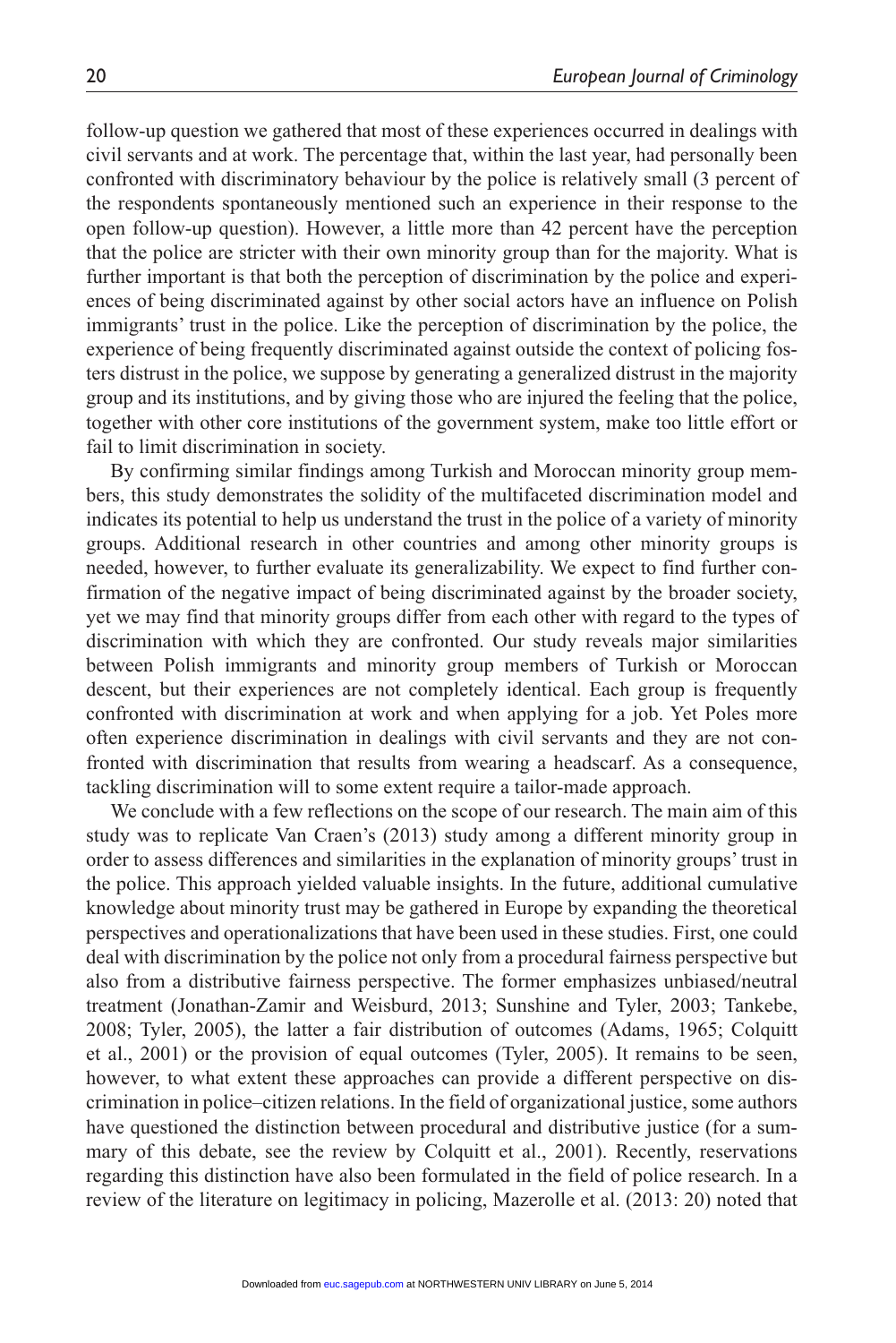it is 'somewhat difficult to tease out distributive justice from procedural justice'. Because biased treatment may lead to an unfair distribution of outcomes, it may turn out that in a number of cases the distinction between procedural and distributive justice is only a subtle one.

Second, one could test performance theory and procedural justice theory more comprehensively among minority groups in Europe. In this study the focus was mainly on social capital theory and the multifaceted discrimination model and on the intriguing hypothesis that these frameworks, although they helped to account for Turkish and Moroccan minority group members' trust in the Belgian police, would not contribute much to explaining Polish immigrants' trust. Taking inspiration from US and Australian research on minority trust in the police (Tyler, 2001, 2005; Murphy and Cherney, 2011), future studies could compare the explanatory power of performance and procedural justice theory. In order to carry out such an assessment, we need to complement our operationalizatons. Comprehensive tests of the performance framework have included both perceptions of social phenomena for which (some measure of) responsibility may be attributed to the police and direct measures of perceived performance (Sunshine and Tyler, 2003; Tankebe, 2008; Tyler, 2001, 2005). Further, one or more multi-item scales need to be used to cover all (or at least several) aspects of procedural justice (Jonathan-Zamir and Weisburd, 2013; Murphy and Cherney, 2011; Sunshine and Tyler, 2003; Tankebe, 2008; Tyler, 2005). Using these approaches and addressing the suggestions discussed here may contribute to further develop the subfield studying minority trust in Europe.

### **Acknowledgements**

The data collection was supported by the Policy Research Centre on Equal Opportunities (a consortium of Hasselt University and the University of Antwerp). Maarten Van Craen received a grant from the Research Foundation Flanders (FWO) for a research stay at Northwestern University.

## **Funding**

This research received no specific grant from any funding agency in the public, commercial, or not-for-profit sectors.

## **References**

- Adams JS (1965) Inequity in social exchange. In: Berkowitz L (ed.) *Advances in Experimental Social Psychology*, Vol. 2. New York: Academic Press, 267–299.
- Armstrong K, Putt M et al. (2013) Prior experiences of racial discrimination and racial differences in health care system distrust. *Medical Care* 51(2): 144–150.
- Avery JM (2006) The sources and consequences of political mistrust among African Americans. *American Politics Research* 34(5): 653–682.
- Bouckaert G, Van de Walle S et al. (2002) *Identity vs Performance: An Overview of Theories Explaining Trust in Government*. Leuven: KU Leuven.
- Bradford B and Jackson J (2010) Different things to different people? The meaning and measurement of trust and confidence in policing across diverse social groups in London. Working paper, 22 June. This an extended, pre-publication version of Jackson J and Bradford B (2010) What is trust and confidence in the police? *Policing: A Journal of Policy and Practice* 4(3): 241–248, available at SSRN: http://ssrn.com/abstract=1628546 (accessed 1 May 2014).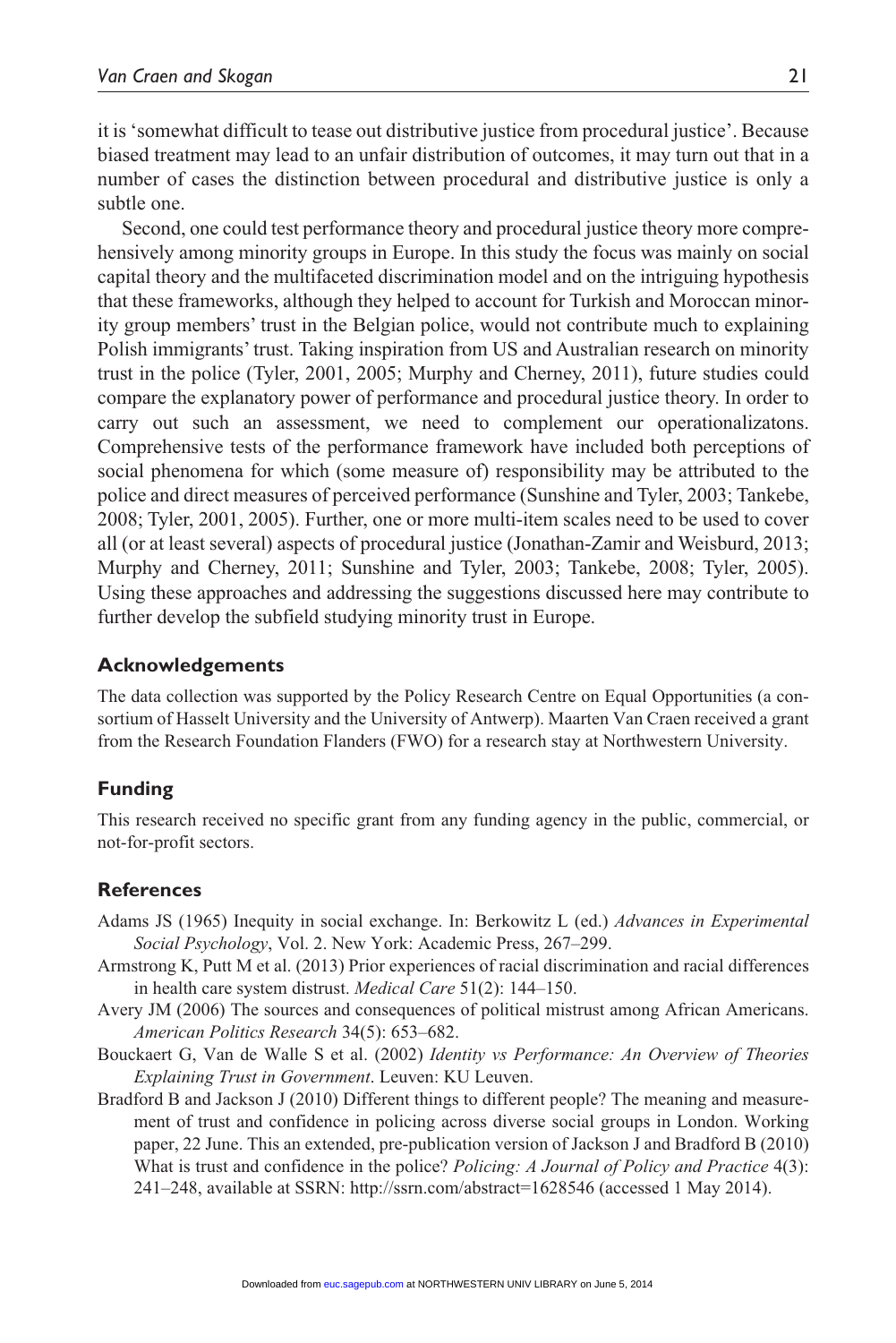- Brown B and Benedict WR (2002) Perceptions of the police: Past findings, methodological issues, conceptual issues and policy implications. *Policing: An International Journal of Police Strategies & Management* 25(3): 543–580.
- Brown K and Coulter PB (1983) Subjective and objective measures of police service delivery. *Public Administration Review* 43(1): 50–58.
- Bruggeman W, Van Branteghem J-M and Van Nuffel D (eds) (2007) *Toward an Excellent Police Function*. Brussels: Politeia.
- Colquitt JA, Conlon DE, Wesson MJ et al. (2001) Justice at the millennium: A meta-analytic review of 25 years of organizational justice research. *Journal of Applied Psychology* 86(3): 425–445.
- Cyrus N (2006) Polish emigration: Permanent and temporary patterns. In: Triandafyllidou A (ed.) *Contemporary Polish Migration in Europe: Complex Patterns of Movement and Settlement*. Lewiston: The Edwin Mellen Press, 25–46.
- De Rycke L, Swyngedouw M and Phalet K (1999) De subjectieve ervaring van discriminatie: Een comparatieve studie bij Turken, Marokkanen en laagopgeleide Belgen in Brussel [The subjective experience of discrimination: A comparative study among Turks, Moroccans, and low-educated Belgians in Brussels]. In: Swyngedouw M, Phalet K and Deschouwer K (eds) *Minderheden in Brussel. Sociopolitieke houdingen en gedragingen*. Brussels: VUB Press, 109–147.
- Decker SH (1981) Citizen attitudes toward the police: A review of past findings and suggestions for future policy. *Journal of Police Science and Administration* 9(1): 80–87.
- Easton M, Ponsaers P, Demarée C et al. (2009) *Multiple Community Policing: Hoezo?* Ghent: Academia Press.
- Edwards CJ (1999) *Changing Policing Theories for 21*st *Century Societies*. Sydney: The Federation Press.
- Fleming J and McLaughlin E (2012) Researching the confidence gap: Theory, method, policy. *Policing & Society* 22: 261–269.
- Galent M (2010) Polish migrants' social capital and its role in influencing trust in institutions. Paper presented at the XVII ISA World Congress of Sociology, Gothenburg (Sweden), 11–17 July.
- Galent M, Goddeeris I and Niedźwiedzki D (2009) *Migration and Europeanisation: Changing Identities and Values among Polish Pendulum Migrants and Their Belgian Employers*. Krakow: Nomos.
- Goldsmith A (2005) Police reform and the problem of trust. *Theoretical Criminology* 9: 443–470.
- Grzymała-Kazłowska A (2005) From ethnic cooperation to in-group competition: Undocumented Polish workers in Brussels. *Journal of Ethnic and Migration Studies* 31(4): 675–697.
- Hough M, Jackson J, Bradford B et al. (2010) Procedural justice, trust, and institutional legitimacy. *Policing: A Journal of Policy and Practice* 4(3): 203–210.
- Jackson J and Bradford B (2009) Crime, policing and social order: On the expressive nature of public confidence in policing. *British Journal of Sociology* 60(3): 493–521.
- Jackson J, Sunshine J (2007) Public confidence in policing: A neo-Durkheimian perspective. *British Journal of Criminology* 47: 214–233.
- Jackson J, Bradford B et al. (2009) Does the fear of crime erode public confidence in policing? *Policing: A Journal of Policy and Practice* 3(1): 100–111.
- Jackson J, Bradford B et al. (2011) Developing European indicators of trust in justice. *European Journal of Criminology* 8: 267–285.
- Jackson J, Bradford B et al. (2013) *Just Authority? Trust in the Police in England and Wales*. London: Routledge.
- Jacobs J (1961) *The Death and Life of Great American Cities*. New York: Vintage Books.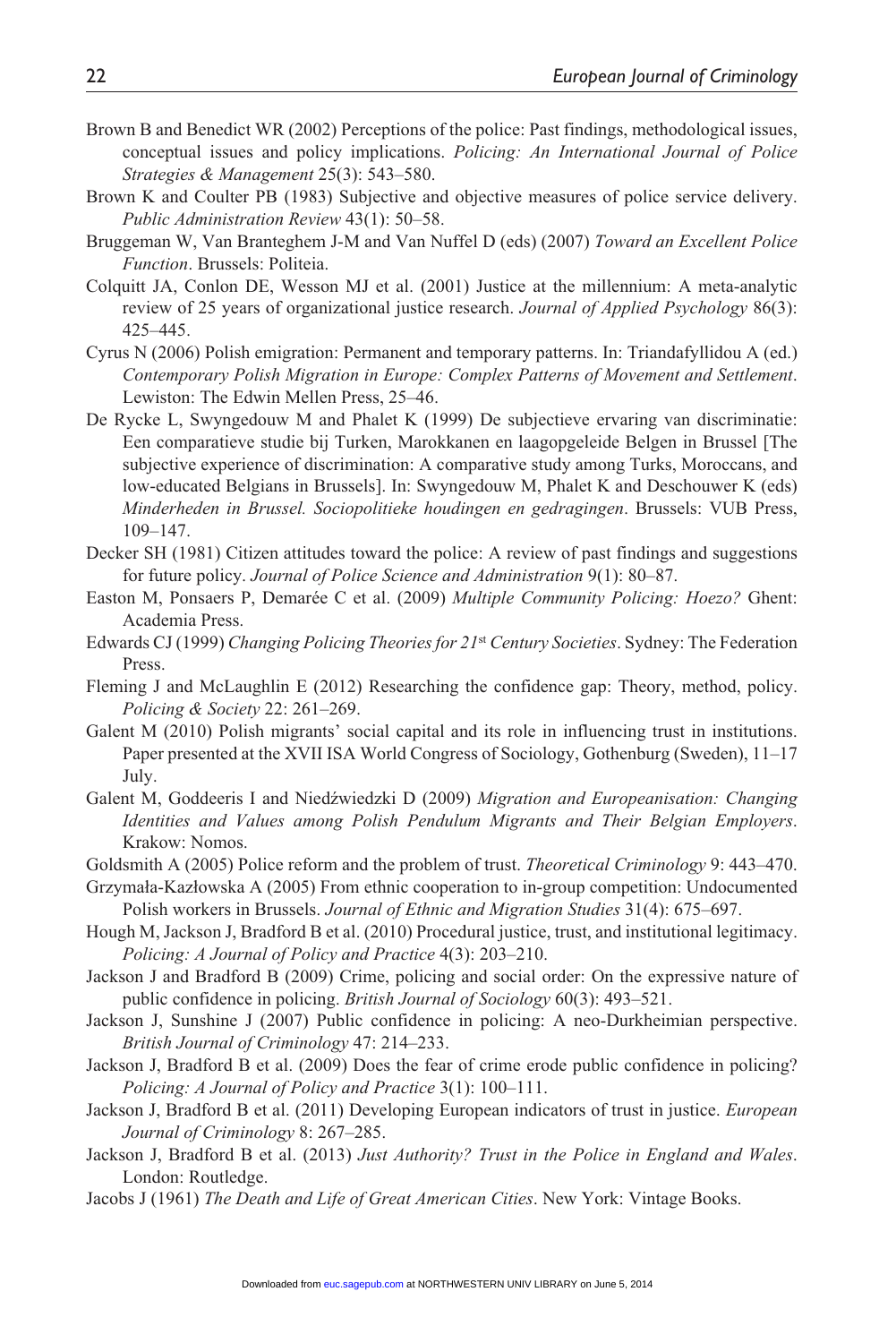- Jonathan-Zamir T and Weisburd D (2013) The effects of security threats on antecedents of police legitimacy: Findings from a quasi-experiment in Israel. *Journal of Research in Crime and Delinquency* 50: 3–32.
- Kääriäinen JT (2007) Trust in the police in 16 European countries. *European Journal of Criminology* 4(4): 409–435.
- Kautt P (2011) Public confidence in the British police: Negotiating the signals from Anglo-American research. *International Criminal Justice Review* 21: 353–382.
- Kruispunt Migratie-Integratie (2013) Cijfers over etnisch-culturele diversiteit [Figures on ethnic-cultural diversity]. URL (accessed April 2013): http://www.kruispuntmi.be/thema. aspx?id=5513.
- Lai Y-L and Zhao JS (2010) The impact of race/ethnicity, neighborhood context, and police/ citizen interaction on residents' attitudes toward the police. *Journal of Criminal Justice* 38: 685–692.
- Lipset SM and Schneider W (1987) *The Confidence Gap: Business, Labor, and Government in the Public Mind*, rev. edn. Baltimore, MD: Johns Hopkins University Press.
- MacDonald J and Stokes RJ (2006) Race, social capital and trust in the police. *Urban Affairs Review* 41(3): 358–375.
- Mazerolle L, Bennett S, Davis J et al. (2013) *Legitimacy in Policing: A Systematic Review*. Campbell Systematic Reviews 2013:1, DOI:10.4073/csr.2013.1.
- Michelson MR (2003) The corrosive effect of acculturation: How Mexican Americans lose political trust. *Social Science Quarterly* 84(4): 918–933.
- Mucchielli L (2009) Autumn 2005: A review of the most important riot in the history of French contemporary society. *Journal of Ethnic and Migration Studies* 35(5): 731–751.
- Murphy K and Cherney A (2011) Fostering cooperation with the police: How do ethnic minorities in Australia respond to procedural justice-based policing? *Australian and New Zealand Journal of Criminology* 44: 235–257.
- Murphy K and Cherney A (2012) Understanding cooperation with police in a diverse society. *British Journal of Criminology* 52: 181–201.
- Putnam R (1993) *Making Democracy Work: Civic Traditions in Modern Italy*. Princeton, NJ: Princeton University Press.
- Putnam R (2000) *Bowling Alone*. New York: Simon & Schuster.
- Reiner R (2000) *The Politics of the Police*, 3rd edn. Oxford: Oxford University Press.
- Ren L, Cao L et al. (2005) Linking confidence in the police with the performance of the police: Community policing can make a difference. *Journal of Criminal Justice* 33: 55–66.
- Röder A and Mühlau P (2012) What determines the trust of immigrants in criminal justice institutions in Europe? *European Journal of Criminology* 9(4): 370–387.
- Sampson RJ, Raudenbush SW and Earls F (1997) Neighborhoods and violent crime: A multilevel study of collective efficacy. *Science* 277: 918–924.
- Schafer JA, Huebner BM and Bynum TS (2003) Citizen perceptions of police services: Race, neighborhood context and community policing. *Police Quarterly* 6(4): 440–468.
- Schuck AM, Rosenbaum DP and Hawkins DF (2008) The influence of race/ethnicity, social class, and neighborhood context on residents' attitudes toward the police. *Police Quarterly* 11(4): 496–519.
- Singh D, Sherlock M et al. (2012) *After the Riots: The Final Report of the Riots Communities and Victims Panel*. London: Riots Communities and Victims Panel.
- Skogan WG (2006) *Police and Community in Chicago: A Tale of Three Cities*. New York: Oxford University Press.
- Skogan WG (2009) Concern about crime and confidence in the police: Reassurance or accountability? *Police Quarterly* 12: 301–318.